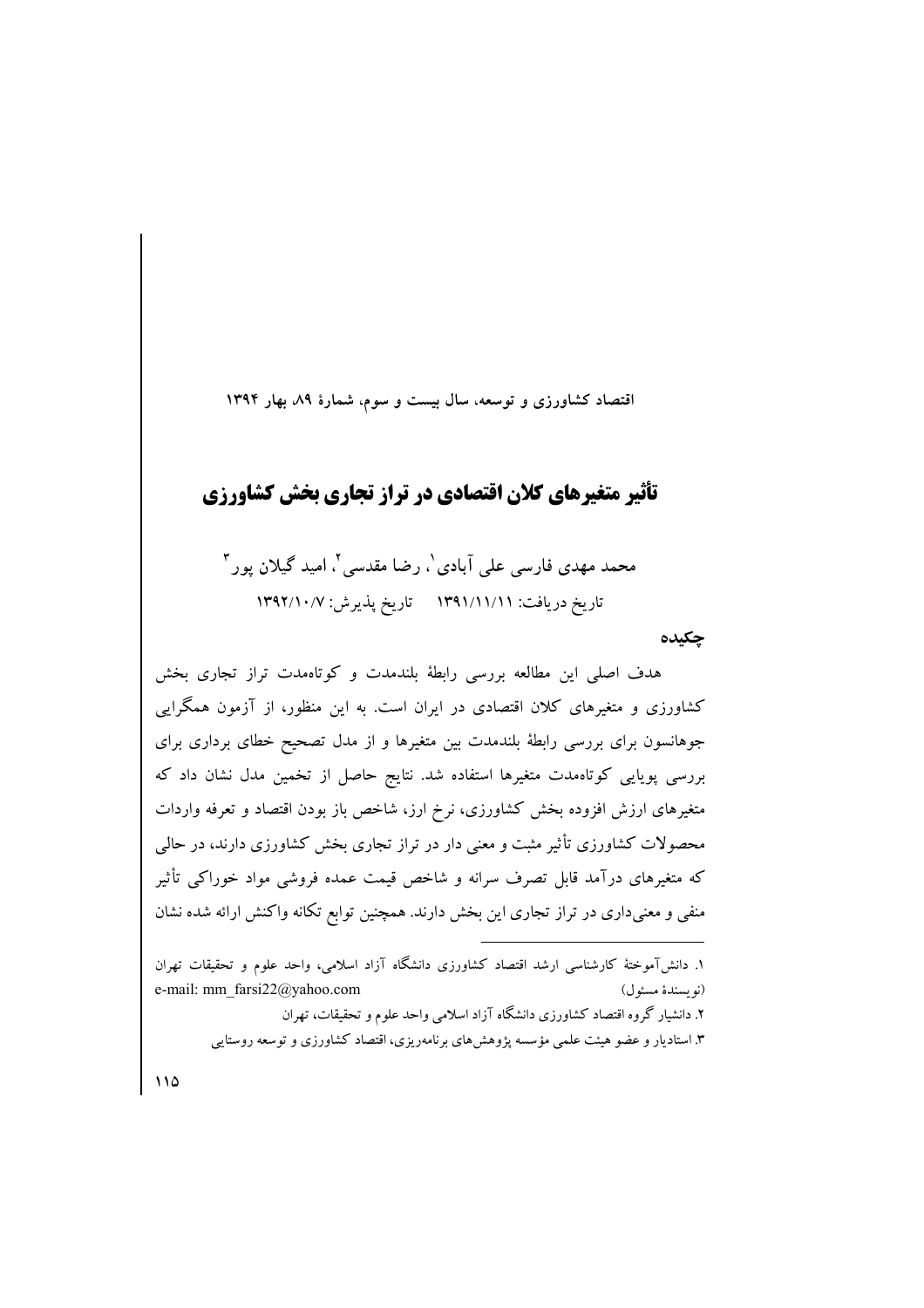دهنده واکنش مثبت متغیر تراز تجاری در صورت بروز شوک در هر یک از متغیرهای ارزش افزوده، شاخص باز بودن اقتصاد، تعرفه صادارت كالاهاى كشاورزى و شاخص قيمت عمده فروشی کالاهای خوراکی است. نتایج تجزیه واریانس نیز نشان داد که متغیرهای تراز تجاری بخش کشاورزی، تعرفه واردات محصولات کشاورزی، شاخص باز بودن اقتصاد و نرخ ارز حقیقی بیشترین سهم را در توضیح تغییرات متغیر تراز تجاری بخش کشاورزی داشتهاند. با توجه به نتایج حاصل می توان گفت که افزایش نرخ ارز و ایجاد شرایط باز اقتصادی موجب بهبود تراز تجاری بخش کشاورزی می شود.

طبقه بندي JEL: F11.C22.O17

كليدواژهها:

بخش کشاورزی، تراز تجاری، ارزش افزوده، نرخ واقعی ارز، مدل تصحیح خطای برداري (VECM)

#### مقدمه

یکمی از وجوه تمایز بخش کشاورزی نسبت به سایر بخش های اقتصادی انعطاف پذیری کمتر این بخش به دلیل شرایط خاص تولید است. از این رو، تأثیر سیاست گذاریهای نادرست می تواند اثرات مخرب بیشتری بر این بخش داشته باشد. بنابراین، موضوع بررسی روابط کوتاه مدت و بلند مدت متغیرها در بخش کشاورزی از این جهت نیز دارای اهمیت میباشد.

یکی از متغیرهای اقتصادی مهم بخش کشاورزی تراز تجاری این بخش میباشد. این متغیر در توسعه اقتصادی از این جهت دارای اهمیت می باشد که می تواند منابع ارز خارجی را برای سایر بخش ها و فعالیت های اقتصادی فراهم نماید. ایران از پتانسیل های بالایی در تولید و صادرات محصولات کشاورزی برخوردار می باشد به طوری که رشد تولید و صادرات محصولات کشاورزی در دوره ۱۳۶۱ –۸۶ به طور متوسط برابر ۴/۵ و۸۶ درصد بوده است.  $119$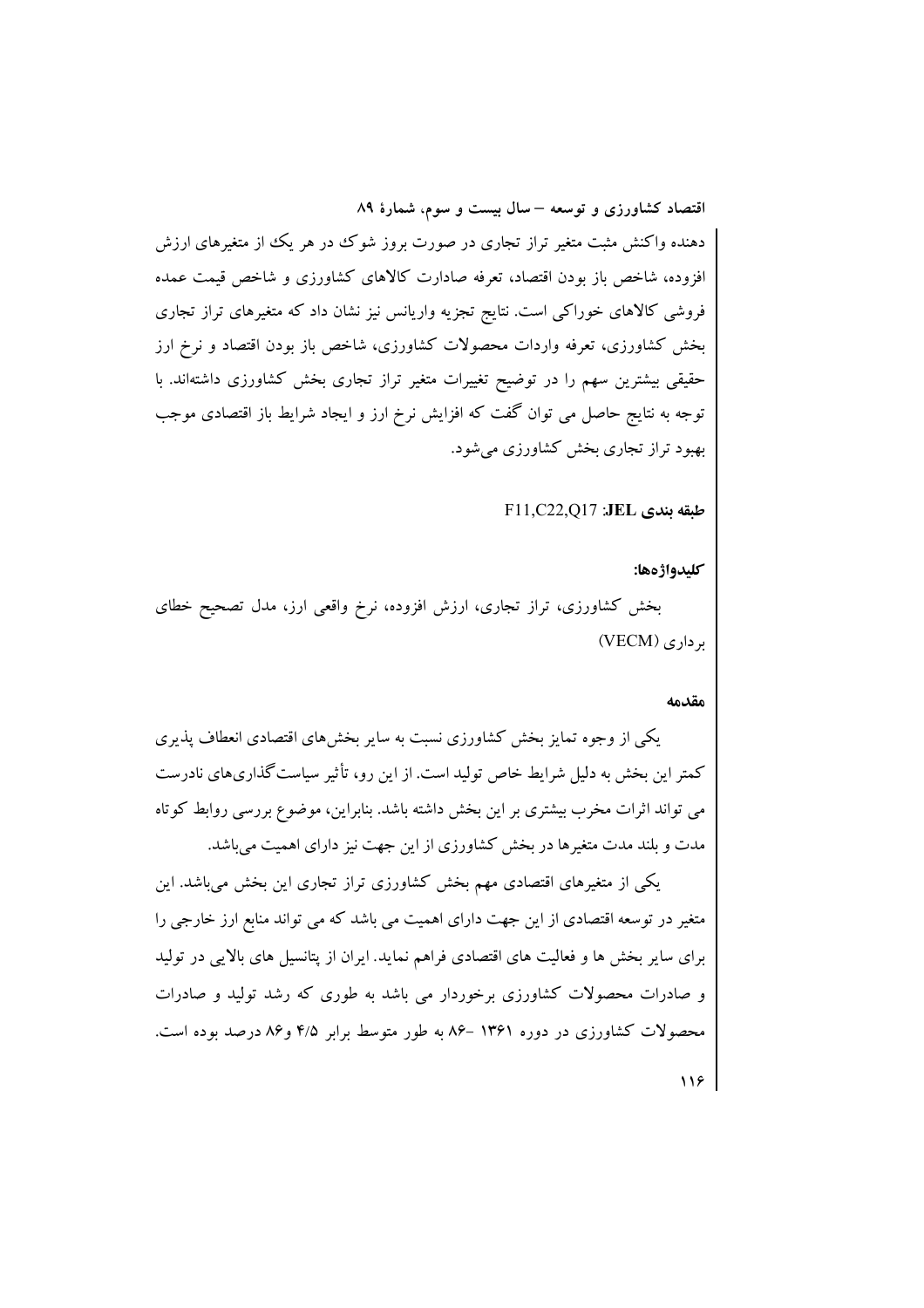همچنین به طور متوسط سهم ۱۶ درصدی در تولید و ۲۳ درصدی در صادرات در طول دوره مطالعه نشان دهنده پتانسیل بالای بخش کشاورزی می باشد اما با وجود پتانسیل بالای بخش کشاورزی تراز تجاری این بخش در سالیان اخیر همواره منفی و متوسط تراز تجاری در این مدت حدود ۲۵۵۴- میلیارد ریال بوده و هدف گذاری های دولتمردان در برنامههای توسعه اقتصادی، اجتماعی و فرهنگی برای افزایش صادرات و کاهش واردات و رسیدن به تراز تجاری مثبت در این بخش محقق نشده است (فارسی، ۱۳۸۹) . با توجه به این موضوع، بررسی تأثیر متغیرهای کلان اقتصادی (که تعیین تعدادی از این متغیر ها در اختیار دولت می باشد) در کوتاهمدت و بلند مدت بر تراز تجاری بخش کشاورزی میتواند راهکارهایی را برای تغییر این شرایط در اختیار سیاست گذاران قرار دهد.

در زمینه موضوع تأثیر متغیرهای کلان اقتصادی در صادرات و واردات کالاهای کشاورزی مطالعات متعددی در داخل و خارج از کشور انجام گرفته است اما تعداد معدودی از مطالعات به بررسی تأثیر متغیرهای کلان اقتصادی بر تراز تجاری بخش کشاورزی یر داختهاند که در ادامه به تعدادی از آن ها اشاره شده است.

کیم و همکاران (Kim et al., 2004) از روش تصحیح خطای برداری برای بررسی تأثیر نرخ ارز ، درآمد و قیمت محصولات در آمریکا در تراز تجاری آمریکا و کانادا پرداخته و نتیجه گرفتهاند که نرخ ارز تأثیر معنی داری در تراز تجاری دو جانبه دارد.

ادین (Eddien, 2004) با استفاده از روش همگرایی جوهانسون و مدل تصحیح خطای برداری، در مطالعهای به بررسی رابطه بلندمدت و کوتاهمدت متغیرهای کلان اقتصادی با تراز تجاری بخش کشاورزی در کشور تونس پرداخت. در بررسی بلند مدت نرخ ارز، شاخص قیمت محصولات کشاورزی و درآمد قابل تصرف تأثیر منفی در تراز تجاری بخش کشاورزی داشته و ارزش تولید محصولات کشاورزی تأثیر مثبت در تراز تجاری بخش کشاورزی نشان داد.

 $\mathcal{N}$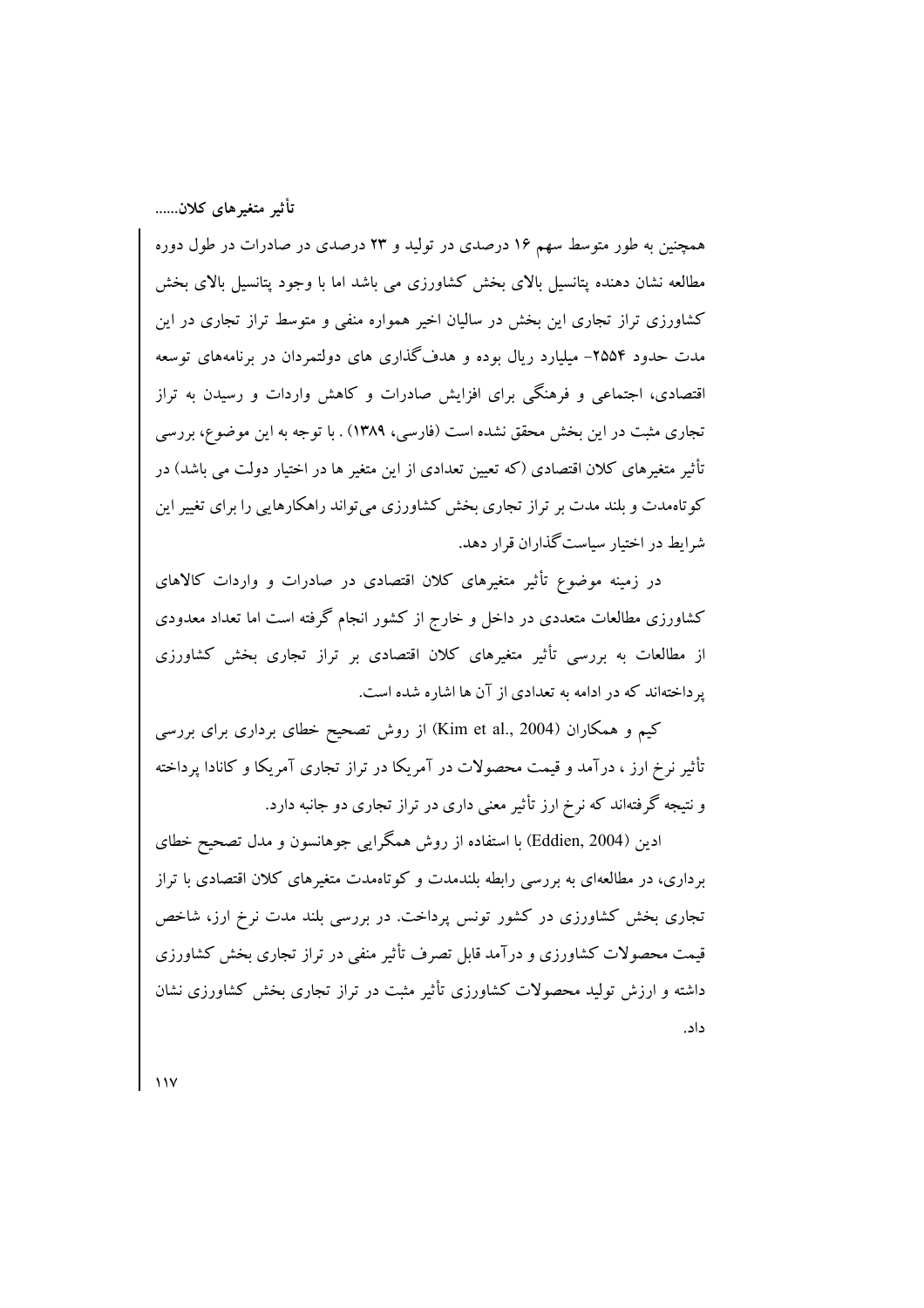بائک و ون (Beak & Woon, 2006) در مطالعهای به بررسی رابطه بلندمدت و کوتاهمدت متغیرهای کلان اقتصادی با تراز تجاری بخش کشاورزی آمریکا پرداختهاند. برای بررسی رابطه بلندمدت و کوتاهمدت میان متغیرهای کلان اقتصادی و تراز تجاری بخش کشاورزی از آزمون همگرایی جوهانسون و مدل تصحیح خطای برداری استفاده شد. نتایج نشان داد که در بلندمدت، نرخ ارز، شاخص قیمت محصولات کشاورزی و درآمد قابل تصرف تأثیر معنی دار و مثبتی در تراز تجاری بخش کشاورزی آمریکا دارند و همچنین این متغیرها دارای تأثیر ضعیفی در بخش کشاورزی این کشورند. ترکیب تغییرات کوتاهمدت در نرخ ارز شاخص قیمت محصولات کشاورزی و ارزش تولید محصولات کشاورزی و درآمد قابل تصرف می توانند تغییرات در تراز تجاری بخش کشاورزی در آمریکا را تعریف کنند.

بائک و ون (Beak & Woon, 2007) در مطالعه ای به بررسی رابطه نرخ ارز، درآمد، و عرضه پول آمریکا و بیست شریک تجاری این کشور و تأثیر آن در تراز تجاری بخش کشاورزی پرداخته و به این منظور از روش ARDL برای برآورد مدل استفاده نموده و نتیجه گیری کردهاند که نرخ ارز در کوتاهمدت و بلندمدت بیشترین تأثیر را در تراز تجاری بخش کشاورزی دارد و همچنین عرضه پول و درآمد آمریکا و بیست شریک تجاری این کشور نیز بر تراز تجاری بخش کشاورزی آمریکا تأثیرگذار می باشند.

یزدانی و شجری (۲۰۰۹) به بررسی رابطه تراز تجاری بخش کشاورزی ایران با متغیرهای درآمد داخلی، نرخ ارز، درآمد کشورهای خارجی، عرضه پول داخلی و عرضه پول در بیست شریک عمده تجاری ایران در کوتاهمدت و بلندمدت پرداخته و به این منظور از روش ARDL برای بررسی رابطه بلندمدت و کوتاهمدت استفاده نمودهاند. نتایج نشان دادکه درآمد داخلی در کوتاهمدت و بلندمدت در تراز تجاری بخش کشاورزی ایران تأثیر زیادی دارد اما تأثیرعرضه پول داخلی و درآمد شرکای تجاری ایران چه در کوتاهمدت و چه در بلندمدت در تراز تجاری بخش کشاورزی ایران معنی دار اما ناچیز است. در نهایت، نرخ ارز

 $\overline{M}$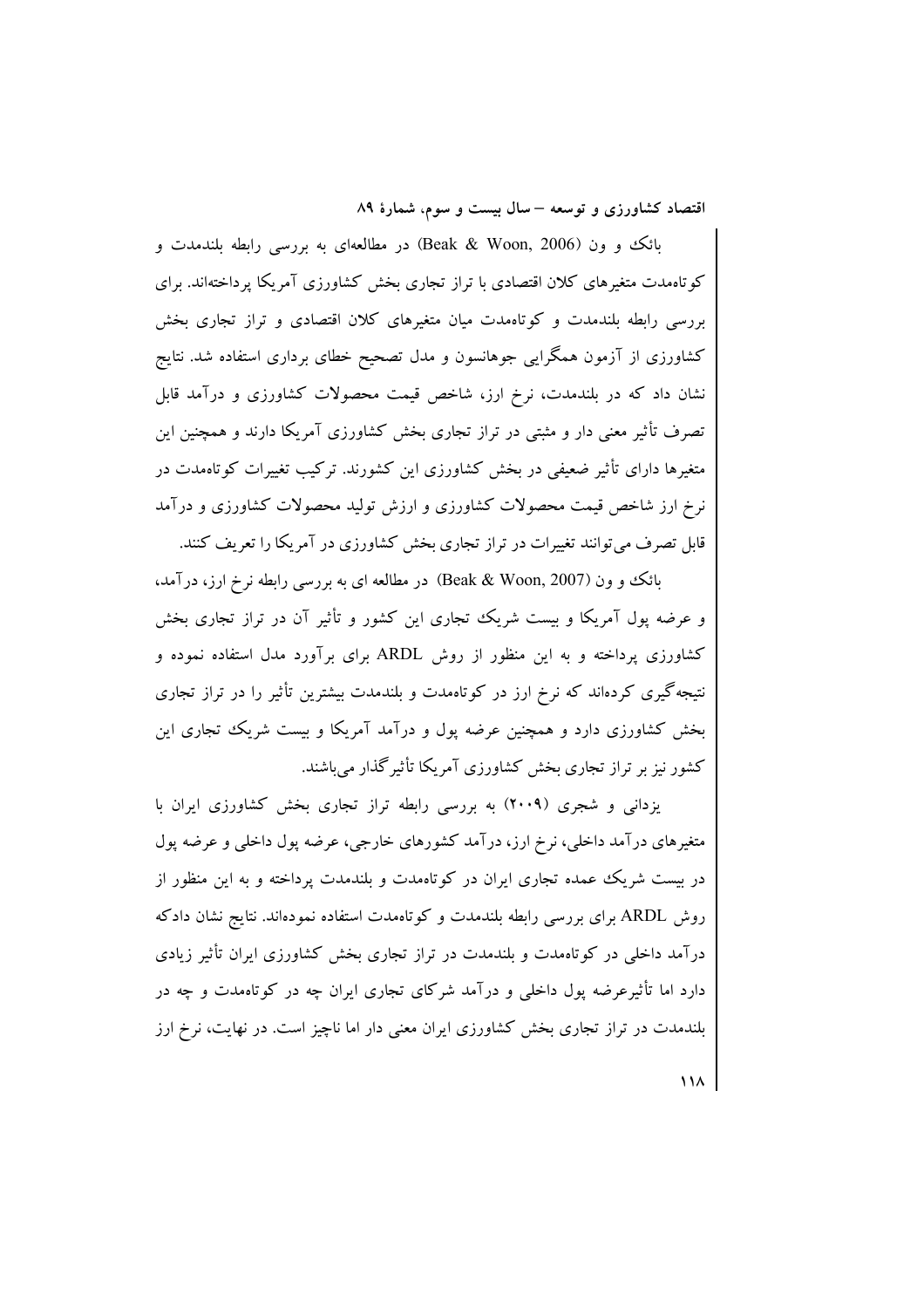تأثیر مثبت و معنی داری در تراز تجاری بخش کشاورزی ایران داشته و باعث بهبود این شاخص گردېده است.

با توجه به بررسیهای انجام گرفته، هیچ یک از مطالعات در داخل کشور به بررسی تأثیر متغیرهای کلان اقتصادی مانند نرخ ارز، تعرفهها واردات و غیره بر روی تراز تجاری بخش کشاورزی نیرداختهاند. به همین دلیل، انجام این مطالعه میتواند به سیاست گذار جهت اتخاذ سیاستهای مناسب به منطور بهبود تراز تجاری بخش کشاورزی کمک نماید.

هدف اصلی از انجام این مطالعه بررسی نحوه تأثیرگذاری متغیرهای کلان اقتصادی تراز تجاری بخش کشاورزی در کو تاهمدت و بلندمدت می باشد.

روش تحقيق

هدف اصلی این مقاله بررسی نحوه تأثیرگذاری متغیرهای کلان اقتصادی بر روی تراز تجاری بخش کشاورزی در ایران در کوتاهمدت و بلندمدت میباشد. برای رسیدن به این هدف ابتدا لازم است که به تعریف تراز تجاری پرداخت.  $(1)$ 

 $TB = P_X X - P_M M$ 

در رابطهٔ بالا TB تراز تجاری، Px شاخص قیمت محصولات صادراتی ، P<sub>M</sub> شاخص قيمت محصولات وارداتي، X حجم صادرات و M حجم واردات مي باشد.

برای بررسی دقیق تر رابطه بالا و درک چگونگی تأثیر عوامل کلان اقتصادی در تراز تجاری بهتر است که رابطه بالا بسط داده شود. به این منظور ابتدا به نحوه تأثیر متغیر های کلان اقتصادی در صادرات و واردات پرداخته میشود و سپس رابطه این متغیر ها بر روی تراز تجاري مورد بررسي قرار مي گيرد.

عوامل كلان مؤثر بر صادرات بخش كشاورزي عبارتاند از ( ,Beak and Woon  $: (2006)$ 

(. شاخص قیمت محصولات کشاورزی صادراتی (P<sub>x</sub>)

 $119$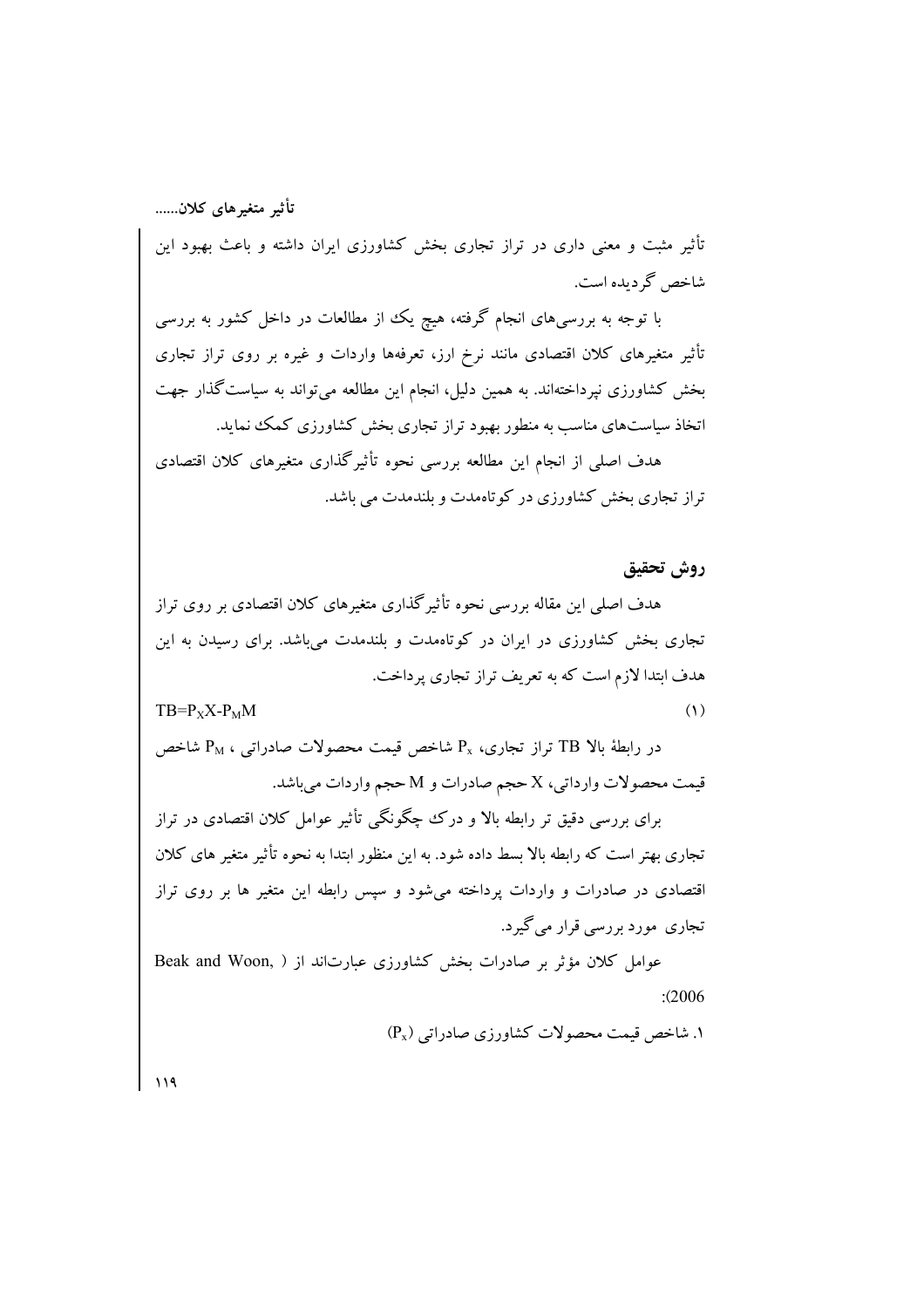**- -** ^(.[.04,-L-"0" .04N6D1' 0"9 ^))[#Y1YJ0"K@9 ^1.[637"50MBF9r %!"i'75" #".04N6D")N.+123%!"X@ =@510 /-2.0(.))1.3 ^[ 4 4 - - - - - - - =17MBF123(1%\$"(":3@";\$">Nh"%m5=+ 50MBF#Y1YJ0"K@;.04N6DL-"0";# ")N6D c+,"L-" ;#& |F%3F"AOP%!".04N6D")637" 9^n;5cW[F+"B.04.+N"),"L-"iA+123("0" ^#-\$"!&"
'[0"@"OS.04.+N""QaI"S ^.[# "".+N=17MBF9 ^(.[.04N6D1' 0"9 ^.\*5[%@"\$ \*6 I7>9 ^))[#Y1YJ0"K@9r ^,()[""%-& 9q ^1.[637"50MBF9n %!"i'75" #".04N6D""N.+123%!" ;X@

 $\ddot{\cdot}$ زير بيان نمود:

M=f<sub>2</sub>(P<sub>M</sub>,AP,PDI,RER, TAR,ECOP)  
\n
$$
\frac{M}{P_m} < 0; \frac{M}{A P} < 0; \frac{M}{P D I} > 0; \frac{M}{R E R} < 0; \frac{M}{E C O P} > 0
$$
 (7)

 $\mathbf{y}$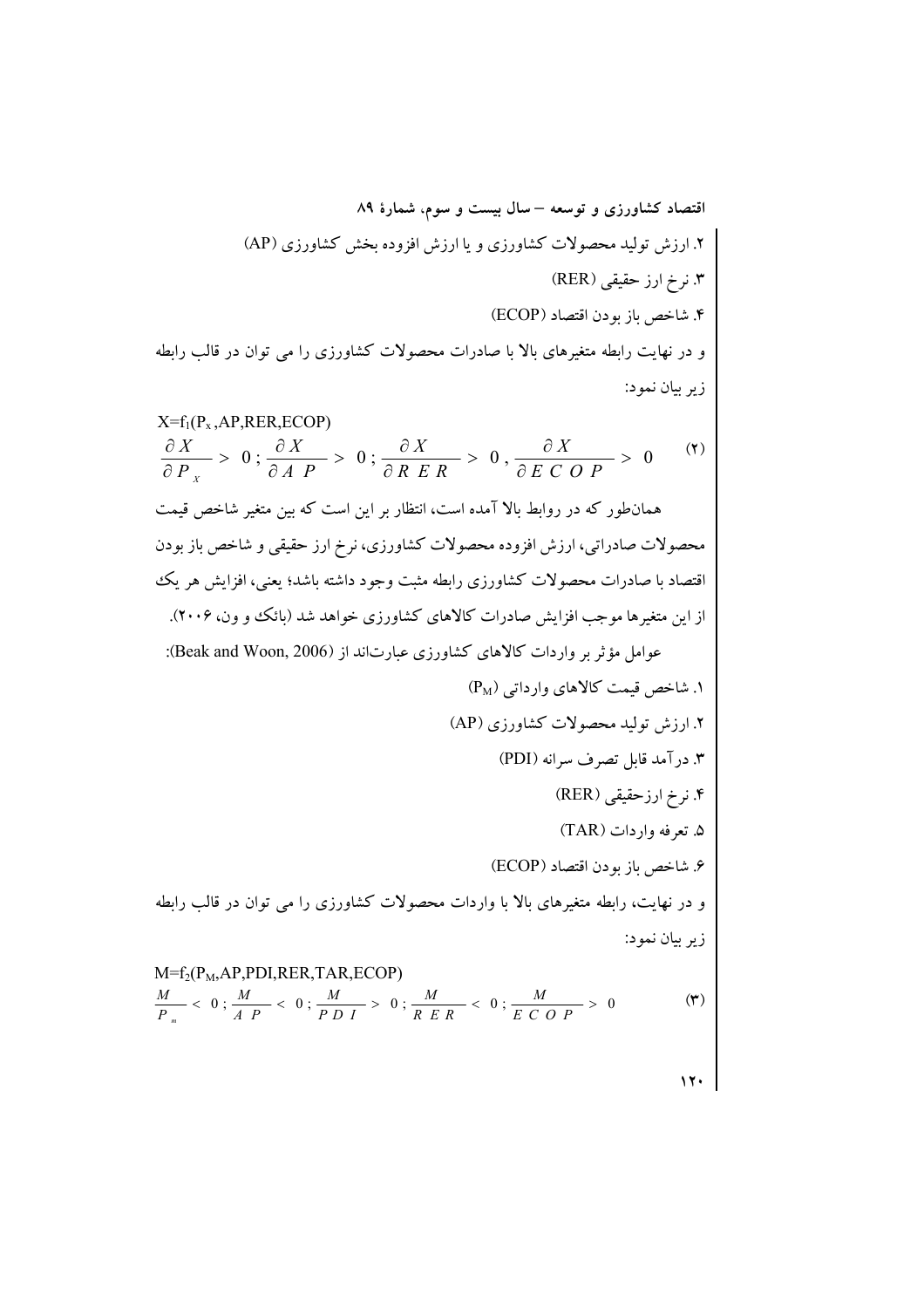همانطور که در روابط بالا آمده است، انتظار میرود بین متغیرهای شاخص قیمت محصولات وارداتی، ارزش تولید محصولات کشاورزی، نرخ ارز حقیقی و واردات محصولات کشاورزی رابطه منفی وجود داشته باشد؛ یعنی، با افزایش هریک از این متغیرها، واردات محصولات کشاورزی کاهش می یابد. همچنین انتظار بر این است که بین متغیرهای درآمد قابل ً تصرف سرانه و شاخص باز بودن اقتصاد و واردات کالاهای کشاورزی رابطه مثبت وجود داشته باشد، به این معنی که با افزایش هر یک از این متغیرها میزان واردات محصولات کشاورزی نیز افزایش می یابد(بائک و ون، ۲۰۰۷).

با فرض اینکه هزینه حمل و نقل کالا برابر صفر باشد می توان گفت که در تعادل رابطه زير بين قيمت محصولات وارداتي و محصولات صادراتي وجود دارد:

 $P_x = P_M = P$ 

اگر روابط ۲ و ۳ در رابطه ۱ جایگذاری شوند، رابطه تراز تجاری به شکل زیر خواهد بود:  $TB=f_r(P, AP, DI, RER, TAR, ECOP)$  $(F)$ 

با استفاده از رابطه بالا می توان به بررسی ارتباط بین متغیرهای کلان اقتصادی و تراز تجاری بخش کشاورزی پرداخت (Beak and Woon, 2007).

در نهایت، برای بررسی تأثیر متغیرهای کلان اقتصادی در تراز تجاری بخش کشاورزی تابع زیر برآورد شد:

LnATB<sub>t</sub>= $\beta_0$ +  $\beta_1$ LnAP+  $\beta_2$ LnDI+  $\beta_3$ LnP+  $\beta_4$ LnRER+  $\beta_5$ LnTAR+  $\beta_6$ ECOP

که در رابطه فوق ATB نشان دهنده تراز تجاری بخش کشاورزی می باشد و P ،DI ،AP. TAR ،RER و ECOP به ترتیب نشان دهنده ارزش افزوده بخش کشاورزی، درآمد قابل تصرف، شاخص قيمت عمده فروشي محصولات خوراكي، نرخ ارز واقعي، تعرفه واردات محصولات کشاورزی و شاخص باز بودن اقتصاد میباشد. با توجه به اینکه در تمامی مطالعات بررسی شده شکل تابع برآورد شده به صورت لگاریتمی در نظر گرفته شده است، در این مطالعه نیز شکل تابع لگاریتمی به عنوان بهترین فرم تبعی در نظر گرفته شد.  $151$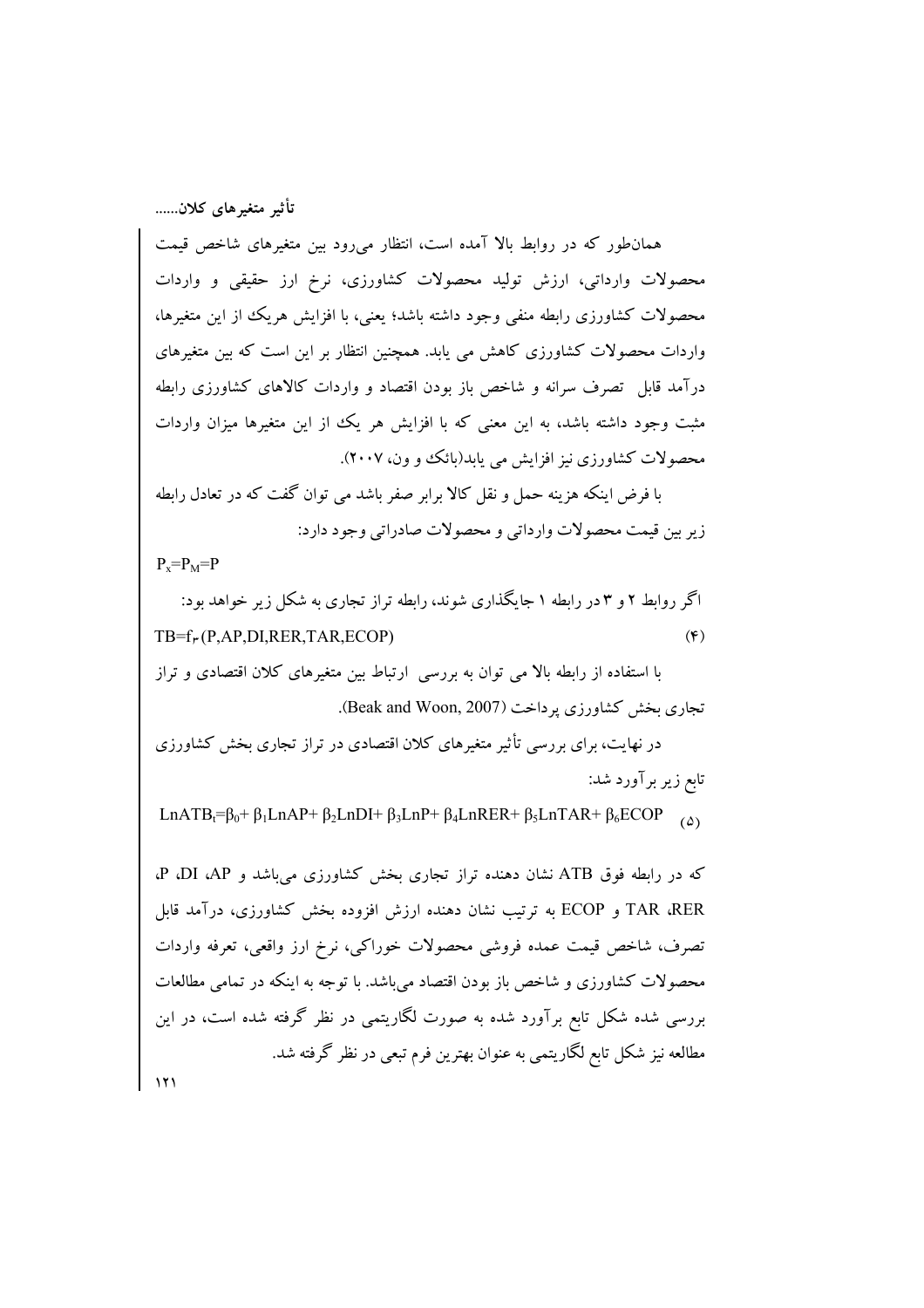یکمی از روش های موجود برای بررسی رابطه بین متغیرها در معادله ۴ روش همجمعی جوهانسون ٔ می باشد. به این منظور، ابتدا باید به بررسی مانایی متغیرها و تعیین درجه هم|نباشتگی متغیرها با استفاده از آزمون های مختلف مانند آزمون دیکی فولرتعمیم یافته (ADF)'، فلیپس پرون (P-P'' و KPSS'' پرداخته شود که در این مطالعه از آزمون دیکی فولر تعمیم یافته به منظور بررسی ایستایی متغیرها استفاده گردید. پس از آن، به منظور بررسی رابطه بلندمدت بین متغیر ها از آزمون همگرایی جوهانسون استفاده شد و همچنین برای تخمین ضرایب کوتاهمدت متغیرهای موجود در مدل از الگوی تصحیح خطای برداری (VECM)<sup>۵</sup> استفاده گردید. با استفاده از این الگو می توان تغییرات کوتاهمدت متغیرها را به مقادیر بلندمدت آنها ارتباط داد.

یکمی از مزایای اصلی آزمون همگرایی جوهانسون عدم نیاز به تفاضل گیری برای پایا کردن متغیرها می باشد زیرا در صورت تفاضل گیری از متغیر ها خواص بلندمدت بین متغیرها از بین میرود. در این روش، جزء تصحیح خطا (ECT) ٔ محاسبه می شود و این جزء در معادلات تفاضلی مورد استفاده قرار میگیرد که این امر موجب حفظ خواص تعادلی بلندمدت مي گردد (محمدي و همکاران، ۱۳۹۰).

برای انجام آزمون همگرایی جوهانسون و تخمین مدل تصحیح خطای برداری ابتدا لازم است که تعداد وقفه بهینه برای بر آورد این الگوها حاصل شود. به این منظور، ابتدا باید یک مدل خود توضیح برداری (VAR)<sup>۷</sup> تخمین زده شود و با استفاده از معیارهای آماری مانند آکاایک<sup>یم</sup>، شوارتز<sup>۹</sup>، حنان کویین<sup>۰۰</sup>، حداقل خطای پیش بینی<sup>۱۱</sup> و همچنین آزمون حداکثر

1. Johansen Cointegration Test 2. Augmented Dickey-Fuller Test 3. Phillips-Perron Test 4.Kwiatkowski, Phillips, Schmidt, and Shin Test 5. Vector Error Correction Model 6. Error Correction Term 7. Vector Autoregressive 8. Akaike Information Criterion 9. Schwarz Information Criterion 10. Hannan-Ouinn Information Criterion 11. Final Prediction Error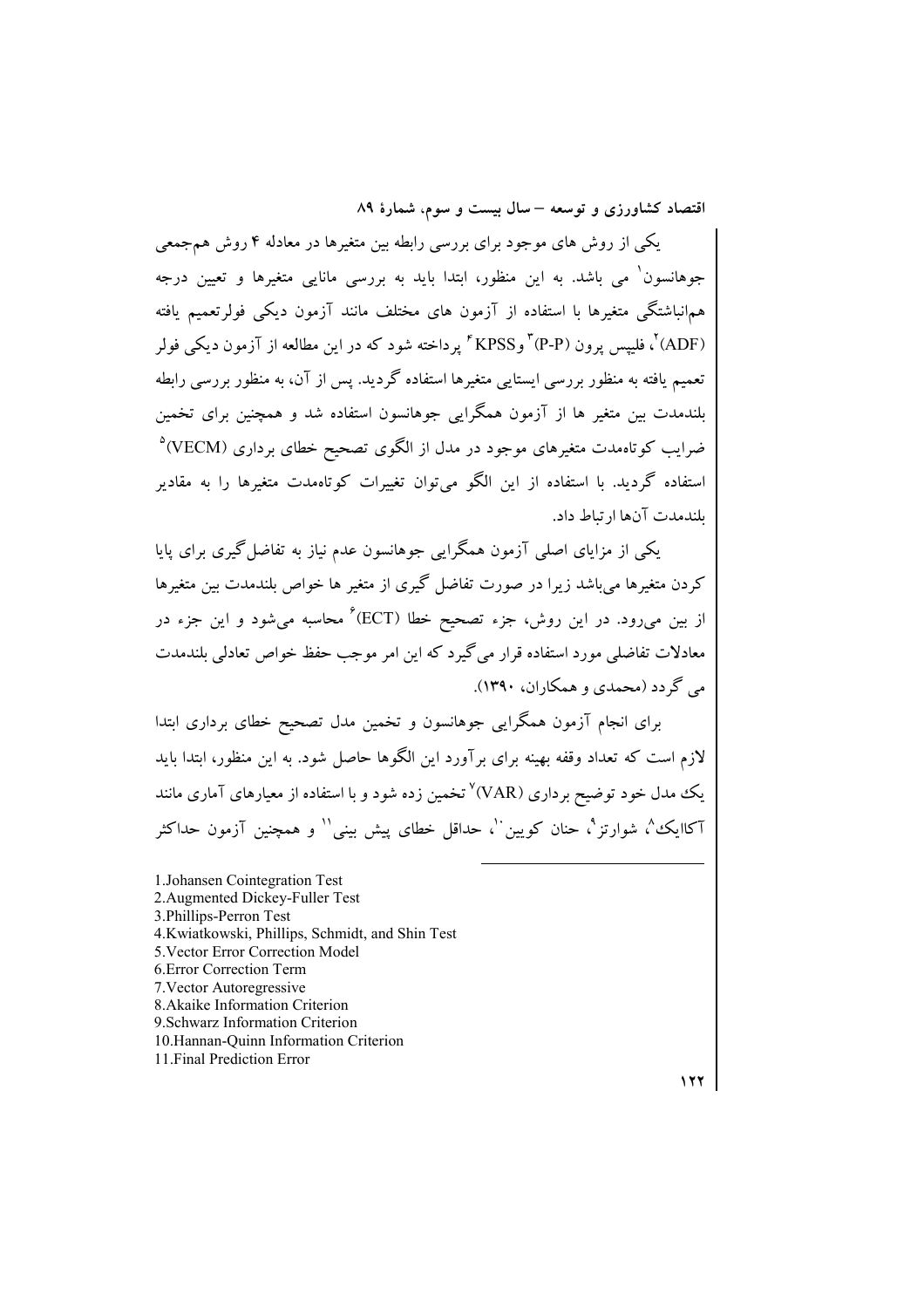$\Delta x_i = \sum \Gamma_i \Delta x_{t-1} + \prod x_{t-p} + \mu + \varepsilon_t$ 

راستنمایی ٰمیزان وقفه بهینه مشخص گردد. به این نکته باید توجه کرد که وقفه بهینه برای انجام آزمون همگرایی جوهانسون و تخمین مدل تصحیح خطای برداری یک واحد کمتر از وقفه بهینه تعیین شده برای مدل خود توضیح برداری (VAR) می باشد(محمدی و همكاران، ١٣٩٠).

با توجه به موارد فوق، وقفه بهینه برای مدل VAR برابر ۱ به دست آمد. بنابراین میتوان نتیجه گرفت که وقفه بهینه برای انجام آزمون جوهانسون و تخمین مدل تصحیح خطای برداری (VECM) برابر صفر می باشد (محمدی و همکاران، ۱۳۹۰). الگوی تصحیح خطای بر داری (VECM) به صورت زیر تعریف می شود:

 $(9)$ 

 $X_t$ =[ATB<sub>t</sub>,P<sub>t</sub>,RER<sub>t</sub>,AP<sub>t,</sub>DI<sub>t</sub>,ECOP<sub>t</sub>,DUM] در رابطهٔ بالا  $X_t$  مبین بردار متغیرهای درونزا و ∆ عملگر تفاضل مرتبه اول میباشد. در رابطه فوق ATB نشان دهنده تراز تجاری بخش کشاورزی می باشد.ماتریس π ماتریس تأثیر می باشد که شامل اطلاعات مربوط به روابط ىلندمدت است.

یس از مشخص شدن وقفه بهینه و انجام آزمون همگرایی جوهانسون لازم است که با توجه به آمارههای آزمون حداکثر مقادیر ویژه و آزمون اثر تعداد بردارهای همگرایی مشخص شود. این آماره ها فرض وجود r بردار همگرایی را در مقابل r+1 بردار همگرایی آزمون می کند. اگر مقدار آماره های فوق از مقدار بحرانی کمتر باشد، فرض وجود r بردار همگرایی يذبر فته خواهد شد.

پس از برآورد مدل تصحیح خطای برداری، پویایی کوتاه مدت میان متغیرها را می توان با استفاده از تابع تکانه واکنش بررسی نمود. این توابع نشان دهنده پاسخ هر متغیر در داخل سیستم نسبت به ایجاد شوک در هر یک از متغیرها میباشد. تابع تکانه واکنش با استفاده از میانگین متحرک مدل تصحیح خطا محاسبه میشود (Kaabia and Chebbi, 2002):

1. Sequential Modified LR TestS tatistic  $15$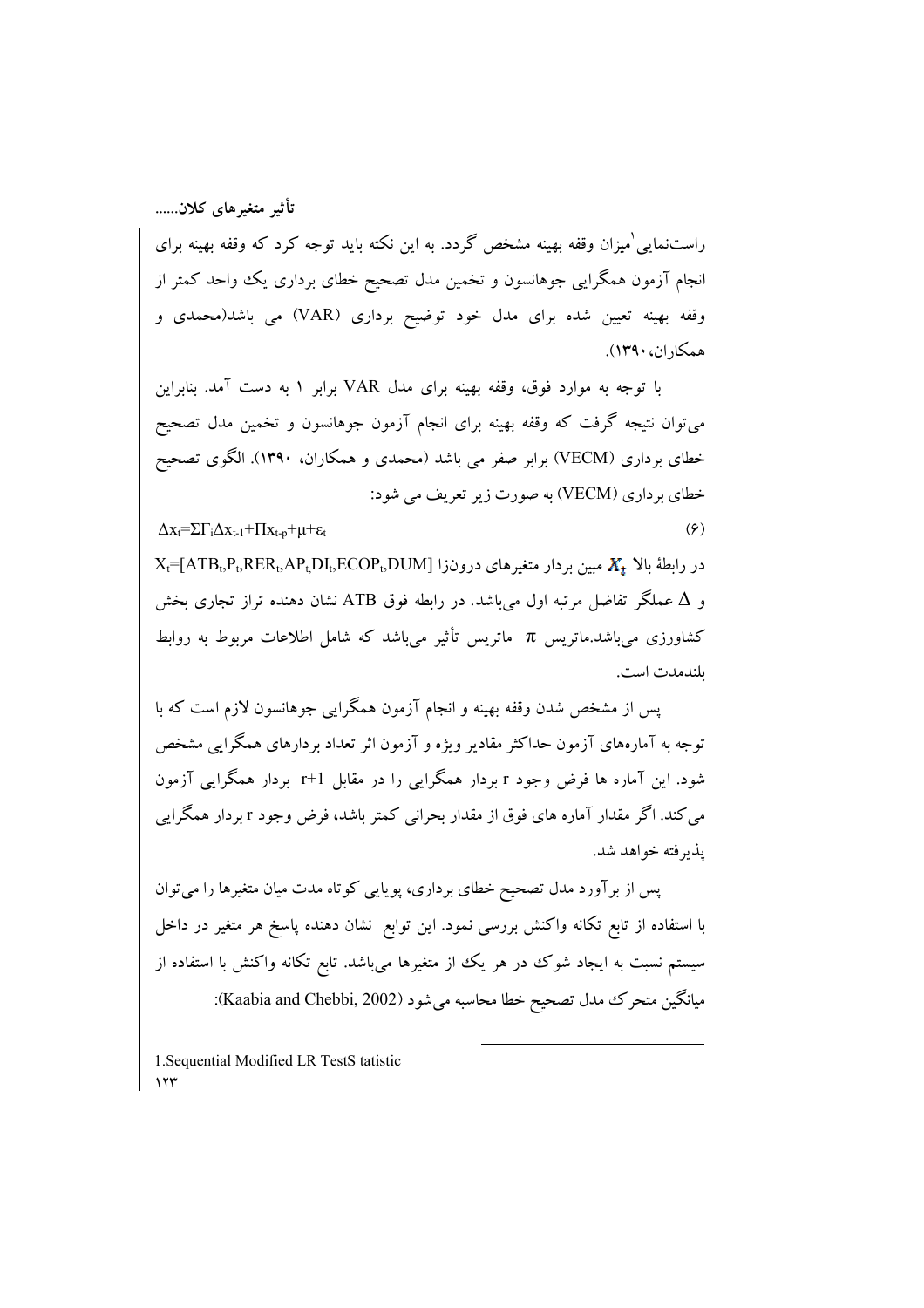اقتصاد کشاورزی و توسعه – سال بیست و سوم، شمارهٔ ۸۹  
\n
$$
Z_{t} = \sum_{i=0}^{\infty} B_{i} \mathcal{E}_{t}
$$
\n(۷)  
\n
$$
B_{n} = \phi_{1} B_{n-1} + \phi_{2} B_{n-2} + ... + \phi_{k} B_{n-p}; B_{0} = I_{p}; B_{n} = 0
$$
\n(۸)

 $\phi_i = \Psi_i - \Psi_{i-1}(i = 2,...,k)$  برای  $\phi_1 = I + \Pi + \Psi_i$ , 'n<0 برای جمع آوری دادهها و اطلاعات در این مطالعه به صورت کتابخانهای انجام گرفت. همچنین تجزیه و تحلیل دادهها با استفاده از مدلهای اقتصاد سنجی و محاسبات و استنتاج آماری انجام شد.

دادههای مورد استفاده سری زمانی بوده و مربوط به سالهای ۱۳۶۱ تا ۱۳۸۶ میباشد. اطلاعات مربوط به ارزش افزوده بخش كشاورزى، شاخص قيمت عمده فروشى محصولات خوراکی و درآمد قابل تصرف از گزارشهای اقتصادی و ترازنامه بانک مرکزی ج.ا.ا جمع آوری شده است. همچنین دادههای مربوط به تراز تجاری بخش کشاورزی از گزارشهای سالانه گمرک ج.ا.ا به دست آمد. به علاوه، برای به دست آوردن نرخ ارز واقعی از روش مورد استفاده در مطالعه گیلانپور و حجاری (۱۳۸۸) استفاده شد و برای محاسبهٔ شاخص باز بودن اقتصاد نیز از روش مورد استفادهٔ کهنسال (۲۰۱۰) بهره گرفته شد.

### نتايج و بحث

برای انجام آزمون همگرایی جوهانسون و تخمین مدل تصحیح خطای برداری (VECM) لازم است که ابتدا به بررسی مانایی متغیرها پرداخته شود. به این منظور، از آزمون دیکمی–فولر تعمیم،یافته (ADF) استفاده شد که نتایج آن در جدول ۱ آورده شده است.

 $17f$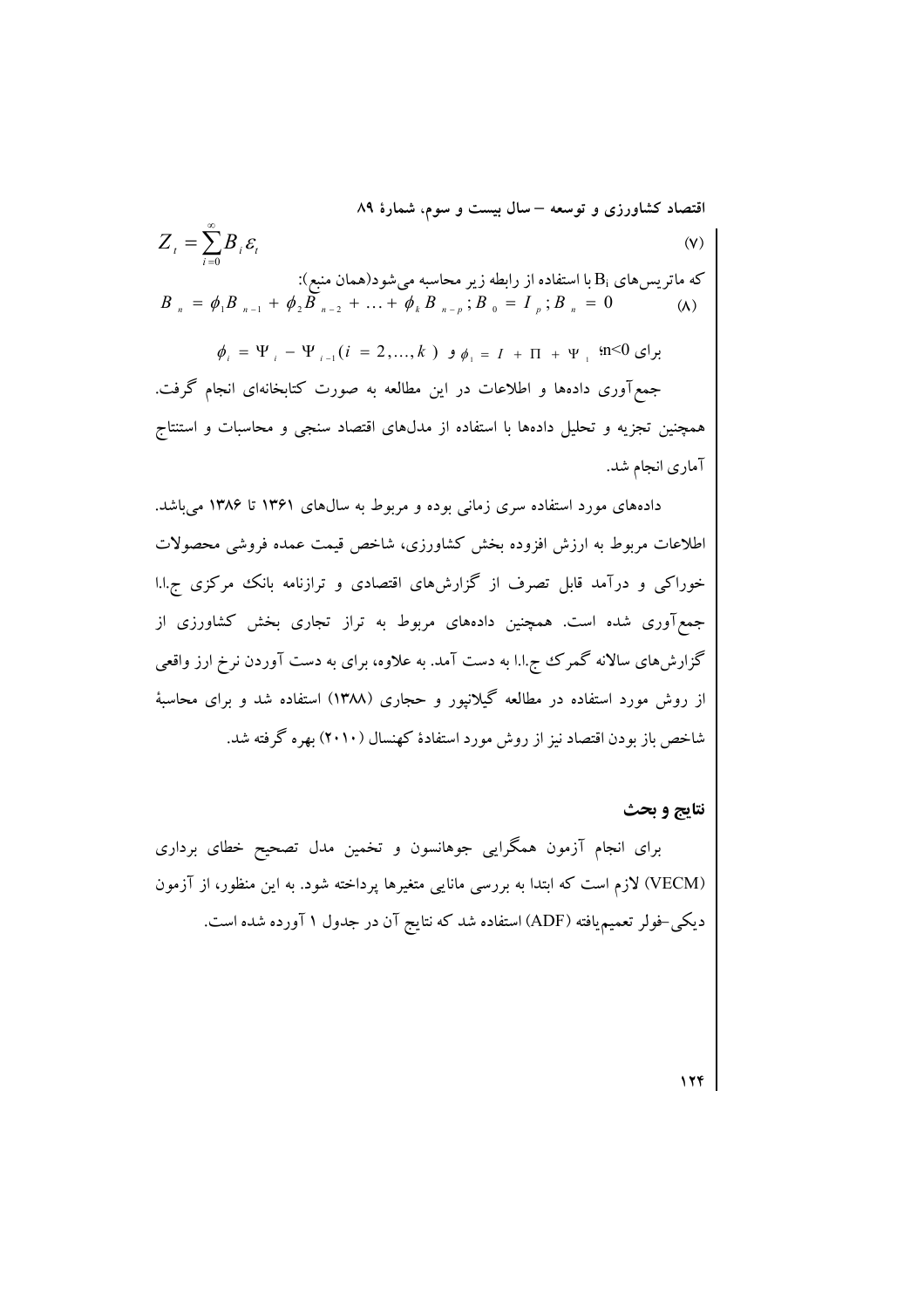| توضيحات      | وقفه بهينه | درجه ایستایی | آماره ADF                          | متغير                                |
|--------------|------------|--------------|------------------------------------|--------------------------------------|
| تفاضل ايستا  | ١          | I(1)         | $-1/VIV$                           | <b>ATB</b>                           |
|              |            |              |                                    | تراز تجارى                           |
| ايستا در سطح | $\bullet$  | $I(\cdot)$   | $-\lambda$ /۶۲.                    | D(ATB)<br>تفاضل مرتبه اول تراز تجارى |
|              |            |              |                                    |                                      |
| تفاضل ايستا  |            | I(1)         | $. / .$ .                          | AP<br>ارزش افزوده بخش كشاورزى        |
|              |            |              |                                    | D(AP)                                |
| ايستا در سطح |            | $I(\cdot)$   | $-0/919$                           | تفاضل مرتبه اول ارزش افزوده          |
|              |            |              |                                    | بخش كشاورزى                          |
|              |            |              |                                    | DI                                   |
| تفاضل ايستا  | ۵          | I(1)         | 7/٣٩٢                              | درآمد قابل تصرف                      |
|              |            | $I(\cdot)$   | $-\mathbf{r}/95\mathbf{V}$         | D(DI)                                |
| ايستا در سطح | ۴          |              |                                    | تفاضل مرتبه اول درآمد قابل تصرف      |
|              |            |              |                                    | $\mathbf{P}$                         |
| تفاضل ايستا  |            | I(1)         | $-1/949$                           | شاخص قيمت عمده فروشي                 |
|              |            |              |                                    | محصولات خوراكي                       |
|              |            |              |                                    | D(P)                                 |
| ايستا در سطح |            | $I(\cdot)$   | $-\mathbf{r}/\mathbf{v}\mathbf{r}$ | تفاضل مرتبه اول شاخص قيمت            |
|              |            |              |                                    | عمده فروشي محصولات خوراكي            |
| تفاضل ايستا  | ١          | I(1)         | $-1999$                            | <b>RER</b>                           |
|              |            |              |                                    | نرخ ارز واقعی                        |
|              |            |              |                                    | D(REF)                               |
| ايستا در سطح |            | $I(\cdot)$   | $-Y/5VY$                           | تفاضل مرتبه اول نرخ ارز واقعى        |
|              |            |              |                                    |                                      |
| تفاضل ايستا  |            | I(1)         | $-1/79$                            | <b>TAR</b>                           |
|              |            |              |                                    | تعرفه واردات محصولات كشاورزى         |
|              |            |              |                                    | D(TAR)                               |
| ايستا در سطح |            | $I(\cdot)$   | $-F/V\Delta Y$                     | تفاضل مرتبه اول تعرفه واردات         |
|              |            |              |                                    | محصولات كشاورزى                      |
|              |            |              | $-Y/1$                             | <b>ECOP</b>                          |
| تفاضل ايستا  |            | I(1)         |                                    | شاخص باز بودن اقتصاد                 |
|              |            |              |                                    | D(ECOP)                              |
| ايستا در سطح |            | $I(\cdot)$   | $-\frac{9}{Y}$                     | تفاضا مرتبه اول شاخص باز بودن        |
|              |            |              |                                    | اقتصاد                               |

جدول ١. نتايج آزمون ديكي فولر تعميم يافته براي تعيين درجه همانباشتگي متغيرها

مأخذ: يافته هاى تحقيق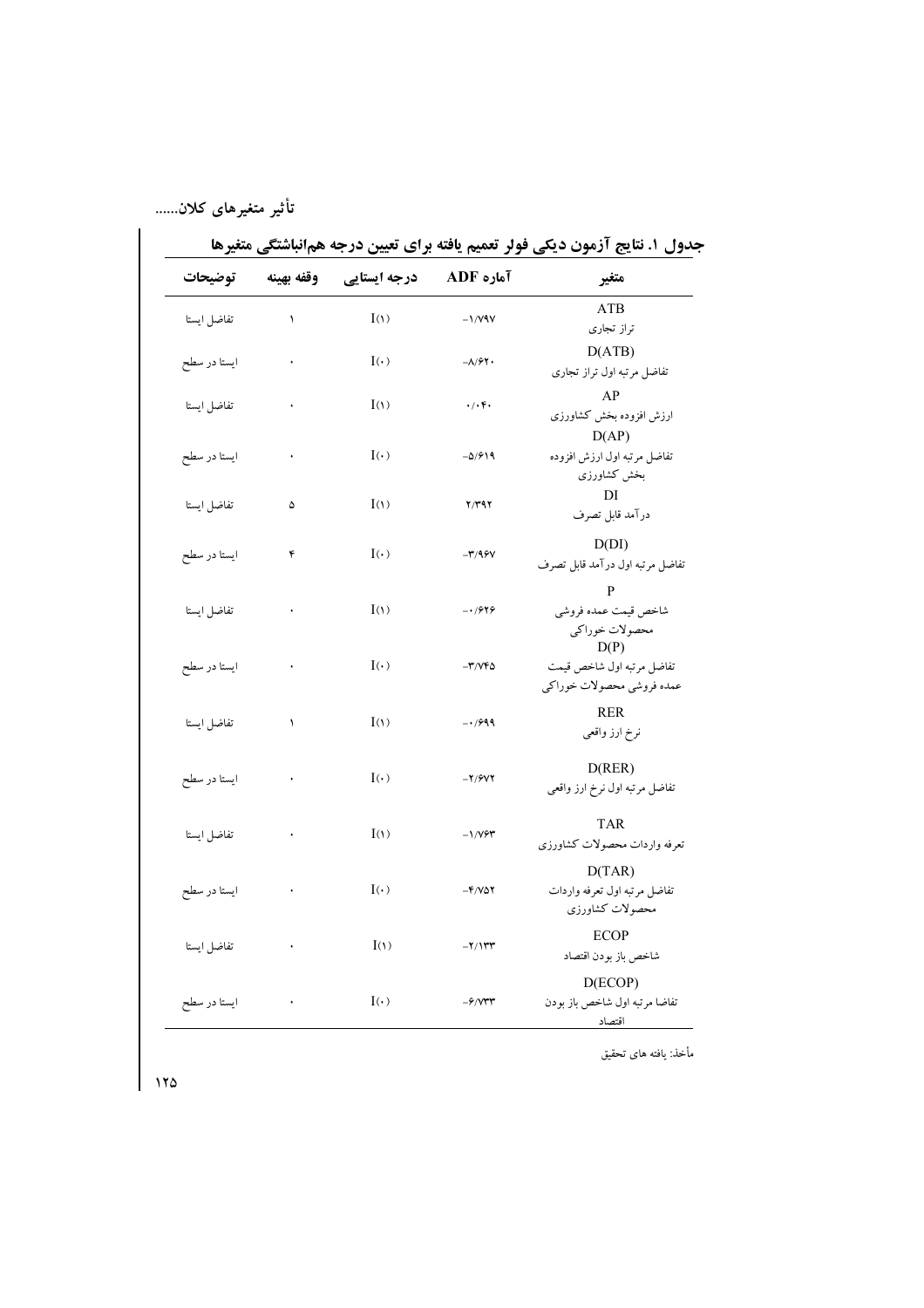فرض صفر آزمون های دیکی-فولر تعمیم یافته وجود ریشه واحد می باشد. با توجه به نتایج آزمون فوق، به طور خلاصه می توان گفت که تمامی متغیر های لحاظ شده در مدل در سطح ایستا نمی باشند اما پس از یک بار تفاضل گیری تمامی متغیر های فوق ایستا می شوند. بر اساس نتایج، استفاده از آزمون جوهانسون مجاز است. به این منظور، تعیین بردارهای هم جمعی ضروری است. نتایج حاصل به شرح جدول ۲ است.

جدول ۲. نتایج تعیین تعداد بردار های همگرایی معادله تراز تجاری بخش کشاورزی

| آزمون حداكثر مقدار ويژه<br>(ME) |                     | آزمون اثر<br>(Trace) |               | فرض مقابل | فرض صفر        |  |
|---------------------------------|---------------------|----------------------|---------------|-----------|----------------|--|
| مقدار بحرانی 5٪                 | <b>آماره</b>        | مقدار بحرانی 5٪      | آماره         |           |                |  |
| $\Delta Y/Y9$                   | $\Lambda \cdot 190$ | 159/58               | <b>TYD/TV</b> | r>۱       | $r = \cdot$    |  |
| 46/13                           | 91/91               | 180/91               | 154/91        | r > r     | $r = \sqrt{ }$ |  |
| F'/V                            | $Y^2/YY^*$          | 90/80                | $97^{\circ}$  | r≥۳       | $r = r$        |  |

مأخذ: يافته هاى تحقيق \*بذيرش فرض صفر در سطح ۵٪

برای تعیین تعداد بردارهای همجمعی، وقتی مقدار آماره های آزمون اثر و حداکثر مقدار ویژه از مقادیر بحرانی کوچک تر باشند، فرضیه صفر مبنی بر وجود r بردار همگرایی پذیرفته می شود. بنابراین با توجه به آزمون بالا می توان گفت که تعداد بردارهای همگرایی موجود مربوط به تراز تجاری بخش برابر ۲ می باشد و این مسئله به این معنی است که بین متغیرهای موجود در مدل رابطه بلند مدت وجود دارد. یکی از بردارهای همگرایی با توجه به فروض اقتصادی به عنوان بهترین بردار انتخاب شده که در جدول زیر نتایج مربوط به این بردار ارائه گر دیده است.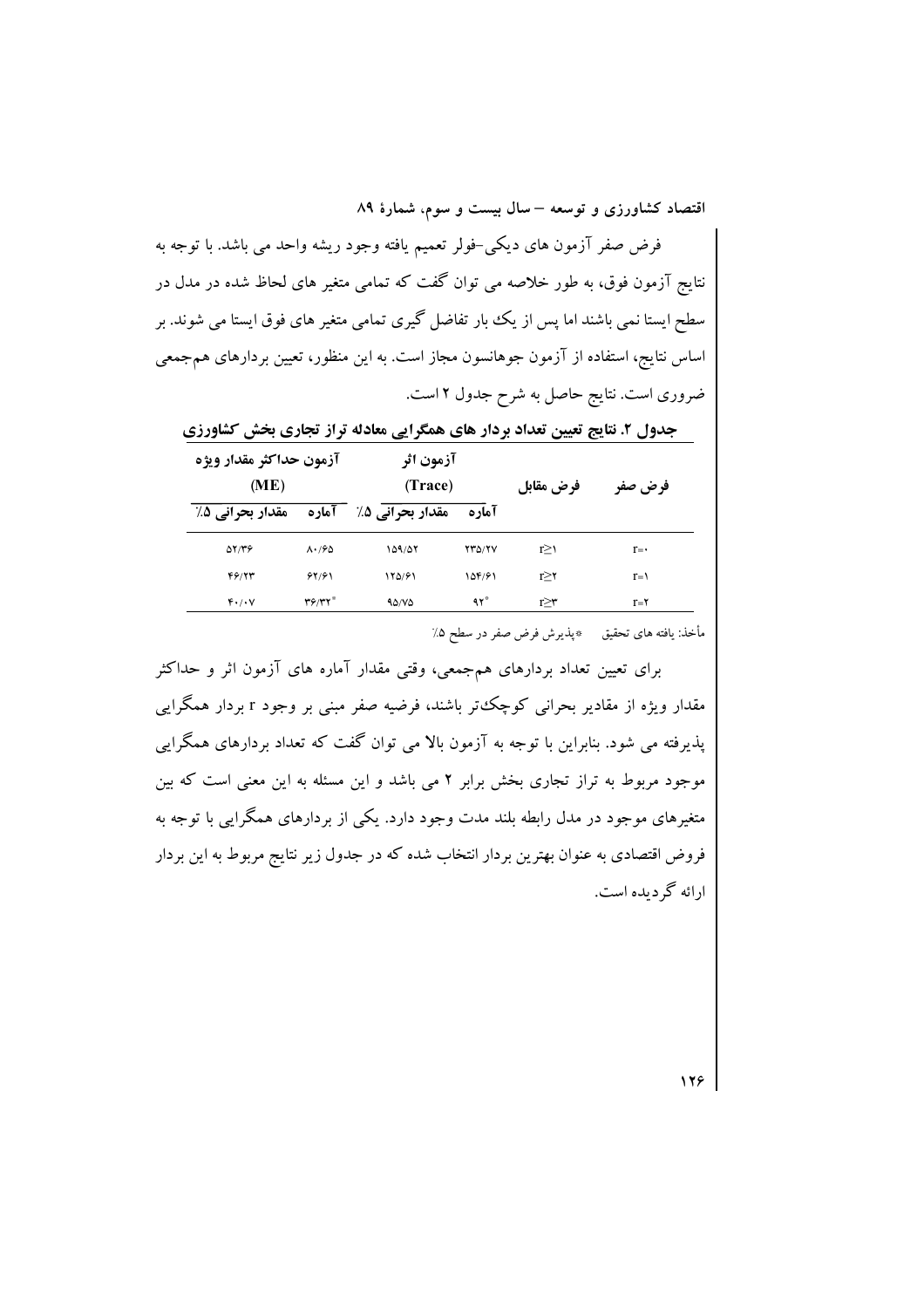| <b>DUM</b>                                                | <b>TAR</b>                         | <b>ECOP</b>                    | <b>RER</b>                                               | P                                                           | PDI                    | AP                                                                                         | <b>ATB</b>                      |                     |
|-----------------------------------------------------------|------------------------------------|--------------------------------|----------------------------------------------------------|-------------------------------------------------------------|------------------------|--------------------------------------------------------------------------------------------|---------------------------------|---------------------|
| متغير مجازي<br>آزاد سازي<br>نرخ ارز                       | تعرفه واردات<br>محصولات<br>كشاورزي | شاخص<br>آزاد بودن<br>اقتصاد    | نرخ ارز<br>واقعي                                         | شاخص قيمت<br>عمده فروشي<br>كالاهاىخوراكى                    | در آمد<br>قابل<br>تصرف | ارزش افزوده<br>بخش كشاورزي                                                                 | تراز<br>تجاري<br>بخش<br>كشاورزي | متغير               |
| $ \cdot$ / $\wedge$ $\star$<br>$(-\mathbf{r}/\mathbf{v})$ | $-1/70$ ***<br>$(-1.777)$          | $-1/9\Lambda$ ***<br>$(-15/9)$ | $-Y/9e^{\cos x}$<br>$(-\mathbf{r}/\mathbf{A}\mathbf{F})$ | $\gamma/\gamma\Lambda^{***}$<br>$(\Upsilon/\Lambda\Lambda)$ | $(\Delta/Y)$           | $\cdot$ /9 $\Lambda$ <sup>***</sup> $-\Upsilon/\Upsilon \cdot$ <sup>***</sup><br>$(-9/09)$ |                                 | بردار<br>نر مال شده |

حده) ۵. نتایج بر آورد بر دار همگرایی تراز تجاری بخش کشاورزی <sup>۱</sup>

مأخذ: يافته هاى تحقيق ﴿\*\*\* و \*\*\*: معنىدارى در سطح ٥٠١ و ١ درصد

با توجه به جدول بالا می توان بیان کرد که ضرایب تخمین زده شده با نظریههای اقتصادی و فروض در نظر گرفته شده برای تحقیق مطابقت دارد. همچنین با یک درصد افزایش در ارزش افزوده بخش کشاورزی تراز تجاری این بخش به میزان ۳/۲ درصد در بلندمدت افزايش خواهد يافت چرا كه افزايش توليد مى تواند موجب افزايش توان صادرات گردد و همچنین به علت کاهش قیمتهای داخلی نسبت به قیمت کالاهای خارجی تمایل به واردات کاهش می یابد. در نتیجه، افزایش تولید داخلی به دلایل فوق موجب بهبود تراز تجاری بخش کشاورزی خواهد شد. همچنین افزایش یک درصدی در نرخ ارز نیز حقیقی موجب افزایش تراز تجاری بخش کشاورزی به میزان ۲/۹۶ درصد خواهد شد. افزایش نرخ ارز موجب می شود که قیمت کالاهای وارداتی افزایش یابد و تمایل برای واردات به دلیل افزایش قیمت کاهش پیدا کند. همچنین افزایش این شاخص موجب افزایش درآمد صادراتی و افزایش تمایل برای صادرات خواهد شد که با توجه به دلایل ذکر شده، افزایش نرخ ارز واقعی موجب بهبود تراز تجاری بخش کشاورزی می گردد. بهبود شاخص باز بودن اقتصاد به میزان یک درصد موجب بهبود تراز تجاری این بخش به میزان ۰/۹۸ درصد در بلند مدت خواهد شد. بهبود شاخص فوق تولیدکنندگان را به سمت تولید کالاهایی با ارزش صادراتی سوق

۱. نتایج بهصورت بردار ً نرمال شده است و برای تفسیر بهصورت معادله معمول، مقادیر باید در منفی یک ضرب شوند.

 $11V$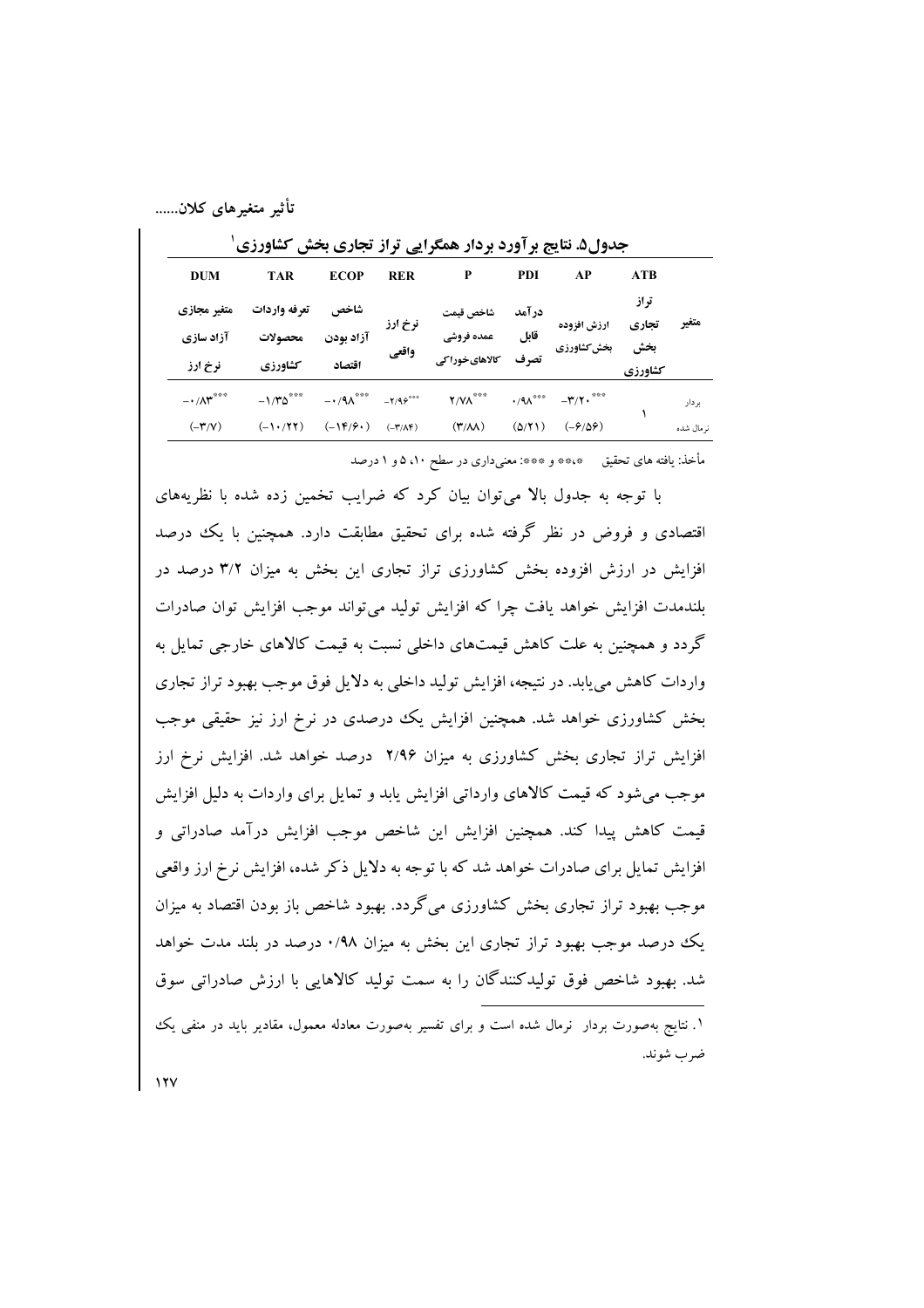میدهد که این امر باعث افزایش صاردات خواهد شد و در نتیجه تراز تجاری نیز بهبود خواهد یافت. افزایش یک درصدی در میزان تعرفه واردات محصولات به دلیل ایجاد مانع در واردات کالاهای کشاورزی خارجی نیز به میزان ۱/۳۵ درصدی موجب بهبود تراز تجاری خواهد شد.

افزایش یک درصدی درآمد قابل تصرف سرانه به دلیل افزایش تقاضا موجب افزایش قیمت محصولات مختلف از جمله محصولات کشاورزی خواهد شد. به همین دلیل، افزایش درآمد قابل تصرف موجب افزایش واردات کالاها برای ایجاد ثبات در قیمتها خواهد شد و در نتیجه تراز تجاری به میزان ۰/۹۸ کاهش خواهد یافت. به همین ترتیب، افزایش شاخص قیمت عمده فروشی محصولات خوراکی نیز به دلیلی مشابه، کاهش ۲/۷۸ درصدی تراز تجاری این بخش را در پی دارد. همچنین آزاد سازی نرخ ارز در سال ۱۳۷۳ به دلیل افزایش دادن نرخ ارز به طور میانگین موجب بهبود تراز تجاری بخش کشاورزی به میزان ۰/۸۳ درصد نسبت به دوره قبل از آن شده است.

گفتنی است تمامی ضرایب تخمین زده شده در رابطه بالا در سطح معنی داری یک درصد معنی دار می باشند.

با توجه به این مسئله که هیچ یک از ضرایب کوتاه مدت برآورد شده در سطوح معمول معنی دار نمیباشند، به منظور رعایت اختصار از ارائه آن صرف نظر شده و تنها ضریب تصحیح خطا یاECT برای بررسی پایداری یا ناپایداری تعادل ارائه شده است. مقدار ضریب تخمین زده شده برای ECT منفی می باشد اما این ضریب معنیدار نیست و لذا می توان گفت که در صورت وارد شدن شوک و خارج شدن مدل از تعادل بلند مدت بالا توانایی برگشت مجدد به این تعادل وجود ندارد. این نتیجه با توجه به شرایط ناپایدار اقتصادی در کشورمان جندان دور از انتظار نیست.

در نمودار ۱، روابط نمودار توابع واكنش ضربهاى ارائه شده است. با استفاده از اين شکل می توان واکنش متغیرهای درونزای الگو را نسبت به تکانههای ناشی از خود متغیر و سایر  $\sqrt{1 + \lambda}$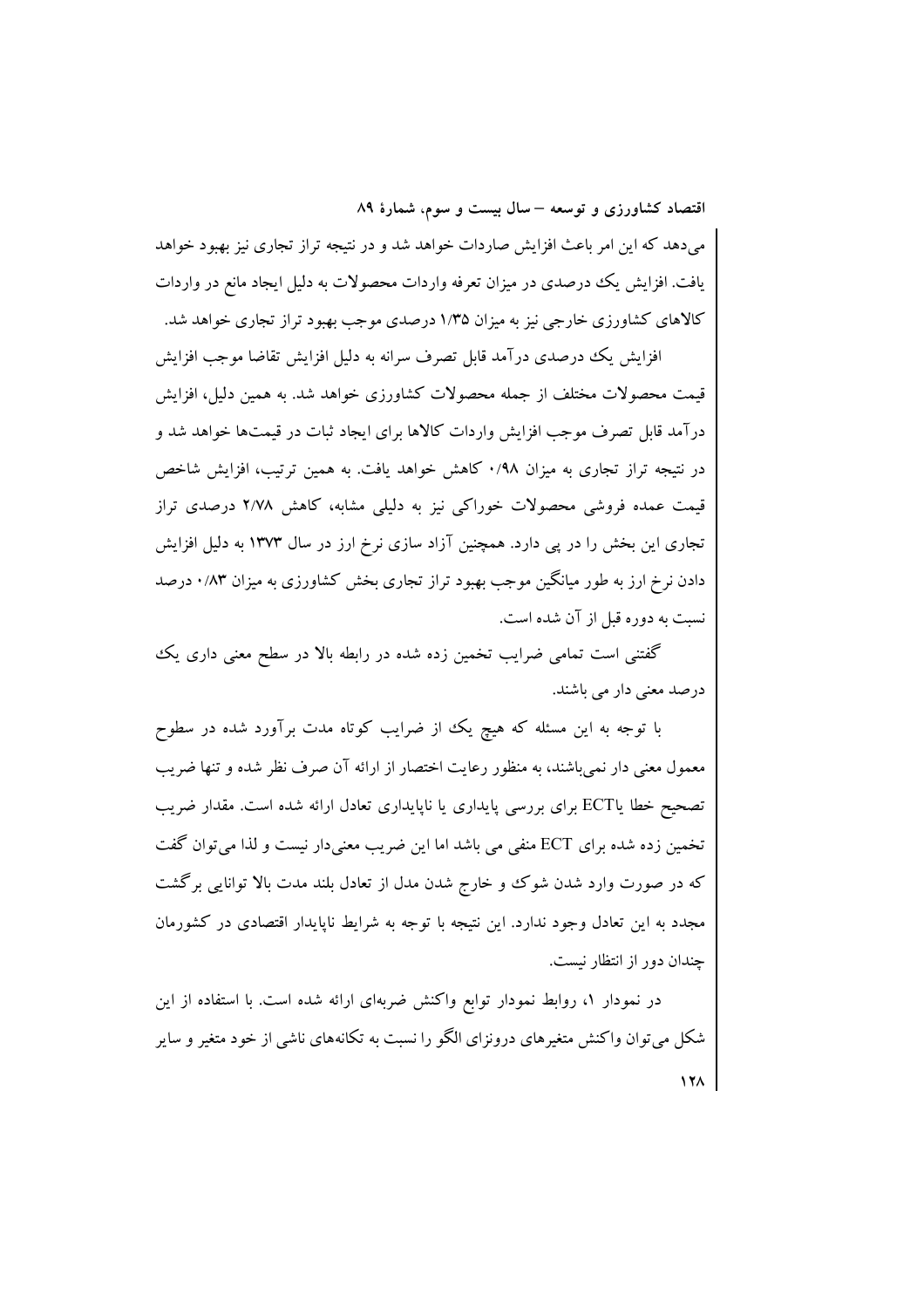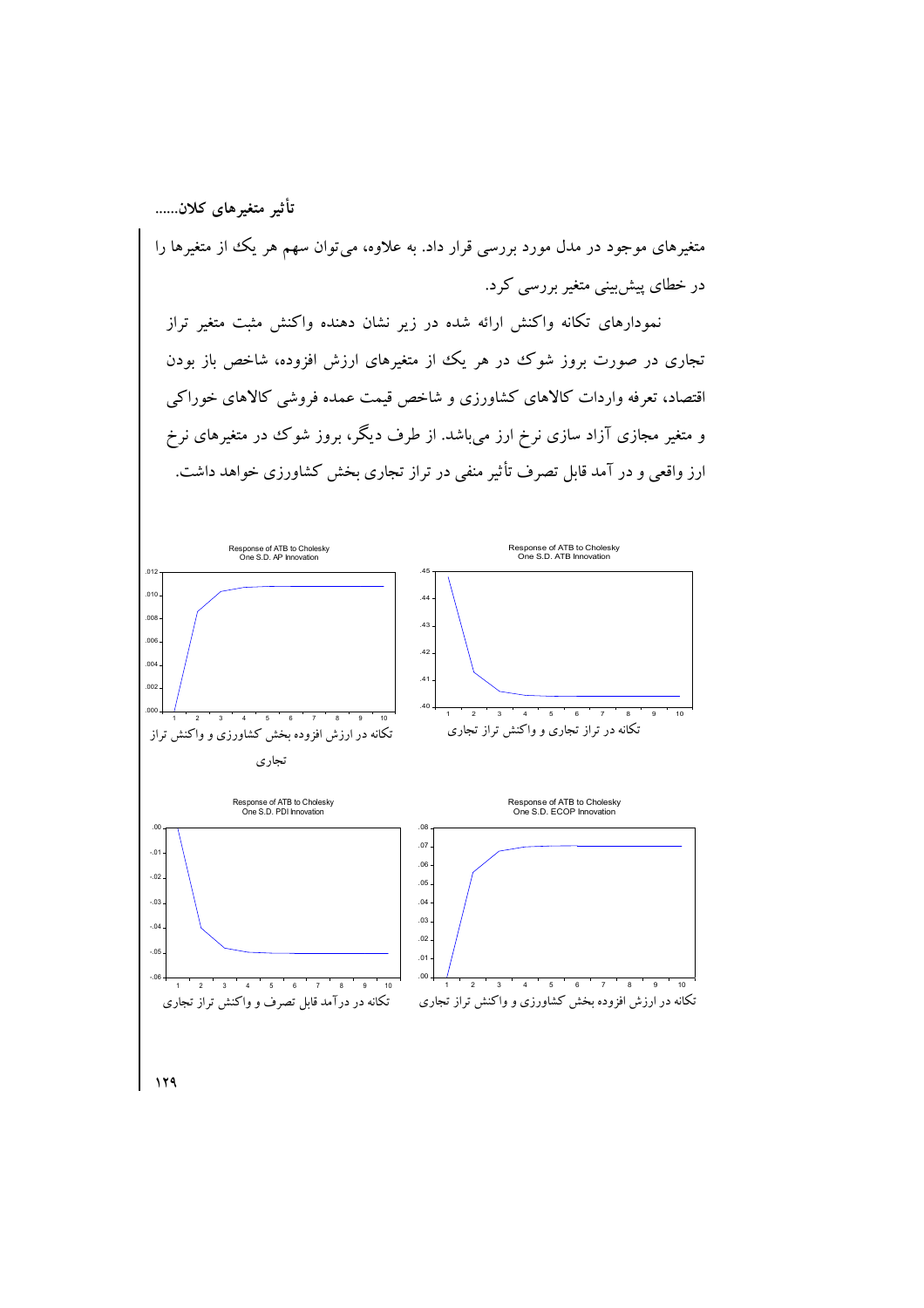

اقتصاد کشاورزی و توسعه – سال بیست و سوم، شمارهٔ ۸۹

 $\mathcal{W}$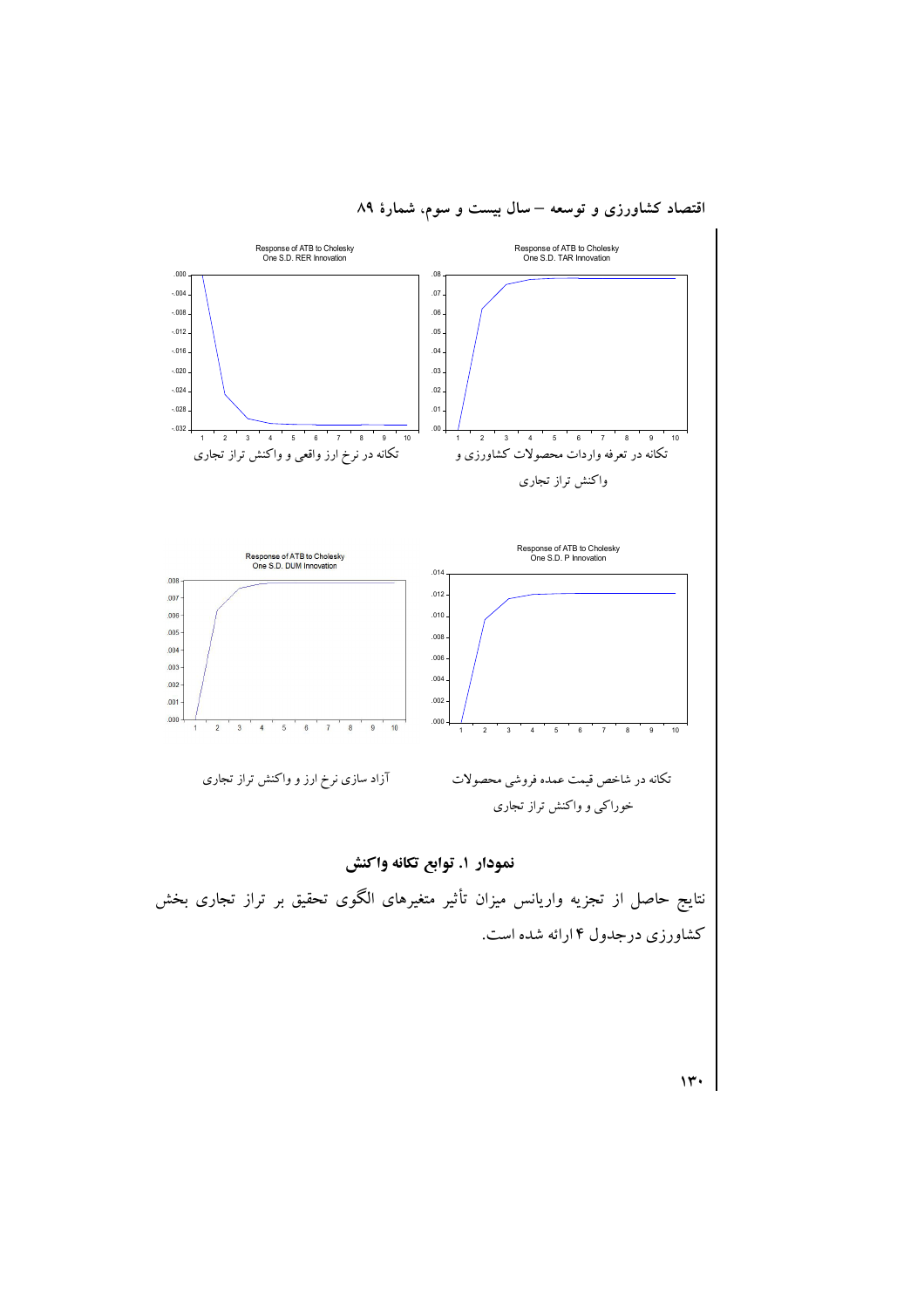**جدول ۴. تجزیه واریانس میزان تأثیرگذاری متغیرهای مختلف بر تراز تجاری بخش** 

|      | كشاورزي                       |                      |                                       |                     |                   |                              |                       |                     |                                       |  |
|------|-------------------------------|----------------------|---------------------------------------|---------------------|-------------------|------------------------------|-----------------------|---------------------|---------------------------------------|--|
| دوره | S.E.                          | ATB<br>تراز تجارى    | AP<br>ارزش                            | <b>ECOP</b><br>شاخص | <b>RER</b><br>نرخ | $\mathbf{P}$<br>شاخص قيمت    | PDI<br>درآمد          | <b>TAR</b><br>تعرفه | <b>DUM</b><br>متغير                   |  |
|      |                               | بخش                  | افزوده                                | باز بودن            | ارز               | عمده فروشى                   | قابل                  | واردات              | آزاد                                  |  |
|      |                               | كشاورزي              | بخش                                   | اقتصاد              | واقعي             | محصولاتخوراكى                | تصرف                  | محصولات             | سازي                                  |  |
|      |                               |                      | كشاورزي                               |                     |                   |                              |                       | كشاورزي             | نرخ ارز                               |  |
| ١    | $\cdot$ /۴۴                   | ۱۰۰                  | ٠                                     | ٠                   | ٠                 | $\bullet$                    | ۰                     | ٠                   | $\bullet$                             |  |
| ۲    | $\cdot$ /61                   | $9V/\Delta$          | $\cdot$ / $\cdot$ 19                  | $\cdot / \Lambda$ ۳ | $\cdot$ 10        | $\cdot$ / $\cdot$ $\cdot$    | $\cdot$ /۴۱           | 1/17                | $\cdot$ / $\cdot$                     |  |
| ٣    | $\cdot$ / $\vee \mathfrak{F}$ | 90/AF                | $\cdot$ / $\cdot$ ۳۲                  | 1/T <sub>A</sub>    | .779              | $\cdot/\cdot$ ۴              | 7۶۹.                  | $\frac{1}{V}$       | $\cdot$ / $\cdot$                     |  |
| ۴    | $\cdot / \Lambda \Delta$      | $4F/\Lambda\Delta$   | $\cdot/\cdot$ ۴۰                      | $\frac{1}{V}$       | $\cdot$ /۳۲       | $\cdot$ / $\cdot$ $\Delta$   | $\cdot$ / $\lambda$ ۶ | Y/Y                 | $\cdot$ / $\cdot$ $\cdot$             |  |
| ۵    | .40                           | 9F/YY                | $\cdot$ / $\cdot$ FD                  | 1/97                | ۰٬۳۶              | $\cdot$ / $\cdot$ $\Delta V$ | .49                   | Y/YV                | $\cdot$ / $\cdot$ $\tau$ $\Delta$     |  |
| ۶    | $1/\cdot 5$                   | $44^{\circ}/\Lambda$ | $\cdot/\cdot f$                       | $Y/\cdot V$         | $\cdot$ /۳۹       | $\cdot$ / $\cdot$ 61         | $1/\cdot 5$           | $Y/\Delta\Delta$    | $\cdot$ / $\cdot$ $\uparrow$ $\vee$   |  |
| ٧    | 1/17                          | 47/F4                | $\cdot/\cdot \Delta \cdot$            | Y/Y                 | $\cdot$ /۴۱       | $\cdot/\cdot$ ۶۴             | 1/4                   | <b>Y/91</b>         | $\cdot$ / $\cdot$ $\uparrow$ $\wedge$ |  |
| ٨    | $1/\Upsilon$                  | 9314                 | $\cdot$ / $\cdot$ $\Delta$ $\Upsilon$ | $Y/Y$ $\Delta$      | $\cdot$ /۴۲       | $\cdot$ 1.99                 | 1/15                  | Y/VV                | $\cdot$ / $\cdot$ $\uparrow$ $\wedge$ |  |
| ٩    | 1/7V                          | $4r/\cdot \Lambda$   | $\cdot$ / $\cdot$ $\circ$ $\cdot$     | Y/Y                 | $\cdot$ /۴۴       | $\cdot$ / $\cdot$ $\theta$   | 1/19                  | 7/10                | $\cdot$ / $\cdot$ $\uparrow$ $\wedge$ |  |
| ١٠   | 1/TF                          | 97/97                | $\cdot$ / $\cdot$ ۵۵                  | 2/16                | $\cdot$ /۴۵       | $\cdot$ / $\cdot$ 69         | $1/\lambda$           | Y/91                | .7.79                                 |  |

مأخذ:يافتههاى تحقيق

 $\mathcal{W}$ نتایج تجزیه واریانس تراز تجاری محصولات کشاورزی نشان می دهد که این متغیر سهم بیشتری در توضیح متغیر وابسته داشته است و به علاوه، سهم این متغیر کاهنده میباشد و از ۱۰۰ درصد در دوره اول به حدود ۹۲ درصد در دوره دهم کاهش یافته است. پس از این متغیر، تعرفه واردات محصولات کشاورزی سهم بیشتری از متغیر وابسته را توضیح میدهد بهطوری که سهم این متغیر از ۱/۰۲ درصد در دوره دوم به ۲/۹۱ درصد در دوره دهم افزایش یافته است. پس از متغیر تعرفه واردات محصولات کشاورزی، شاخص باز بودن اقتصاد از تأثیرگذاری بیشتری بر متغیر تراز تجاری برخوردار بوده است به طوری که سهم این متغیر از ۸۳٪ در دوره دوم به ۲/۳۶ درصد افزایش یافته است. پس از این متغیرها، درآمد قابل تصرف سهم بیشتری در توضیح تغییرات متغیر تراز تجاری داشته است. در نهایت، شاخص قیمت عمدهفروشی کالاهای خوراکی، ارزش افزوده بخش کشاورزی و متغیر مجازی مربوط به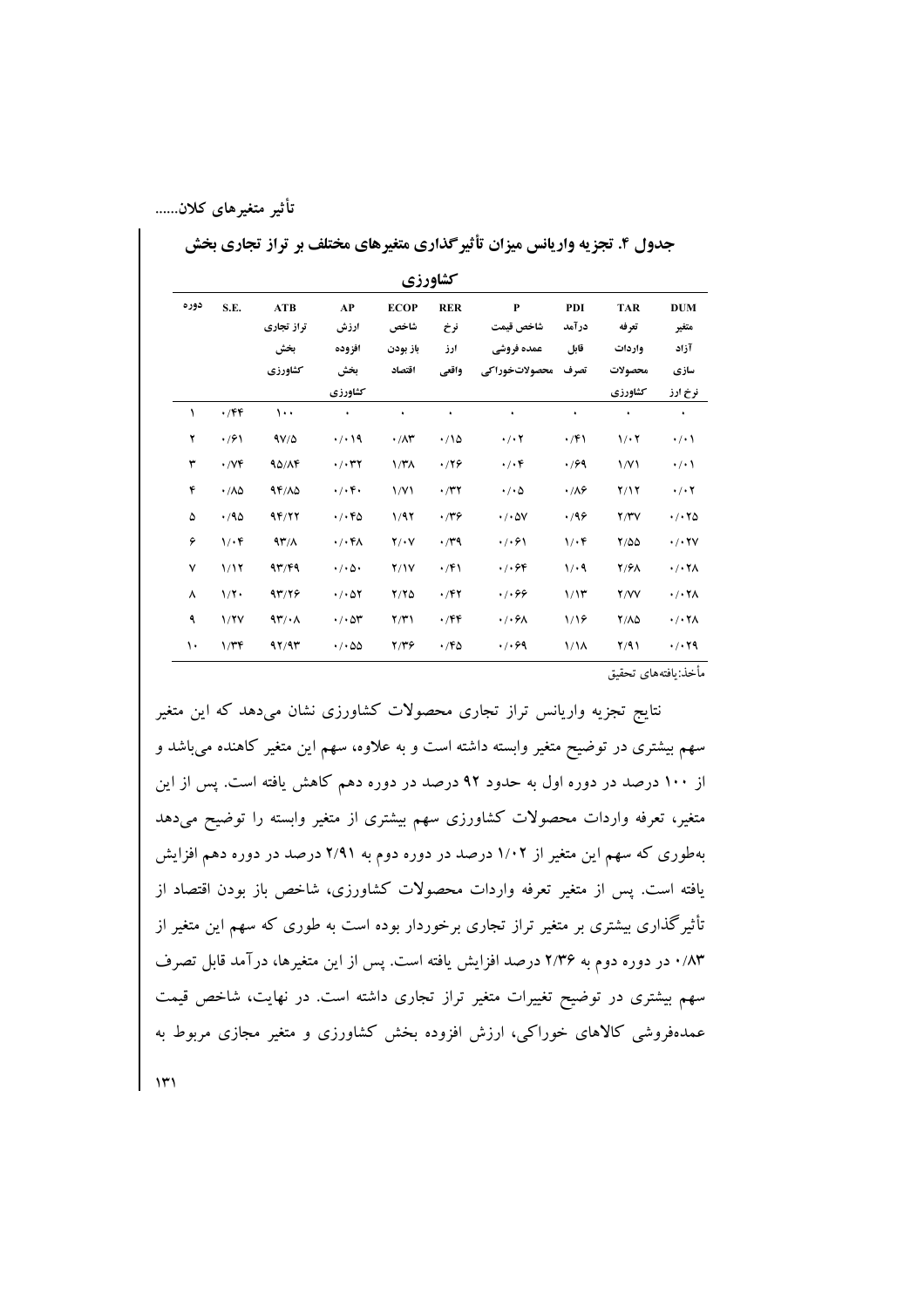اقتصاد کشاورزی و توسعه – سال بیست و سوم، شمارهٔ ۸۹ آزادسازی نرخ ارز در بین متغیرها کمترین سهم را در توضیح تغییرات متغیر تراز تجاری بخش کشاورزی داشتهاند.

### نتیجه گیری و پیشنهادها

با توجه به وجود مزیتهای فراوان در یخش کشاورزی، بعد از انقلاب، هدف تمامی دولتها تأکید بر صادرات و کاهش واردات محصولات کشاورزی و در نتیجه رسیدن به تراز تجاری مثبت در این بخش بوده، اما از سال ۱۳۶۱ تا ۱۳۸۶ این مقدار همواره منفی بوده است. با توجه به این مسئله، در مطالعه حاضر سعی شده است که تأثیر متغیرهای کلان اقتصادی مختلف در تراز تجاری بخش کشاورزی ایران مورد بررسی قرار گیرد و سیاستهای مناسبی برای بهبود این شاخص پیشنهاد شود. پس از برآورد تابع و با توجه به رابطه بلند مدت میتوان بیان نمود که ارزش افزوده، نرخ ارز، شاخص باز بودن اقتصاد، تعرفه صادرات و متغیر مجازی مربوط به آزاد سازی نرخ ارز دارای تأثیر مثبت در تراز تجاری بخش کشاورزی میباشد. از سوی دیگر، متغیرهای درآمد قابل تصرف و شاخص قیمت عمده فروشی کالاهای خوراکی دارای تأثیر منفی در این شاخص میباشند. همچنین نتایج تجزیه واریانس نشان میدهد که متغیرهای تراز تجاری بخش کشاورزی، تعرفه واردات محصولات کشاورزی، شاخص باز بودن اقتصاد و نرخ ارز تأثیرگذارترین متغیرها در تراز تجاری بخش کشاورزی میباشند. با توجه به نتایج فوق پیشنهادهای زیر در جهت بهبود تراز تجاری بخش کشاورزی ارائه شده است:

۱. اتخاذ سیاستهایی در جهت افزایش تولید محصولات کشاورزی و بهبود شرایط تولید این محصولات می تواند تأثیرات مثبت و مؤثری بر تراز تجاری بخش کشاورزی داشته ىاشد .

۲. نرخ ارز به عنوان یکی از شاخص های کلان اقتصادی در اختیار دولت می تواند در حکم یک ابزار سیاست گذاری مناسب برای بهبود تراز تجاری بخش کشاورزی مورد استفاده

 $\gamma$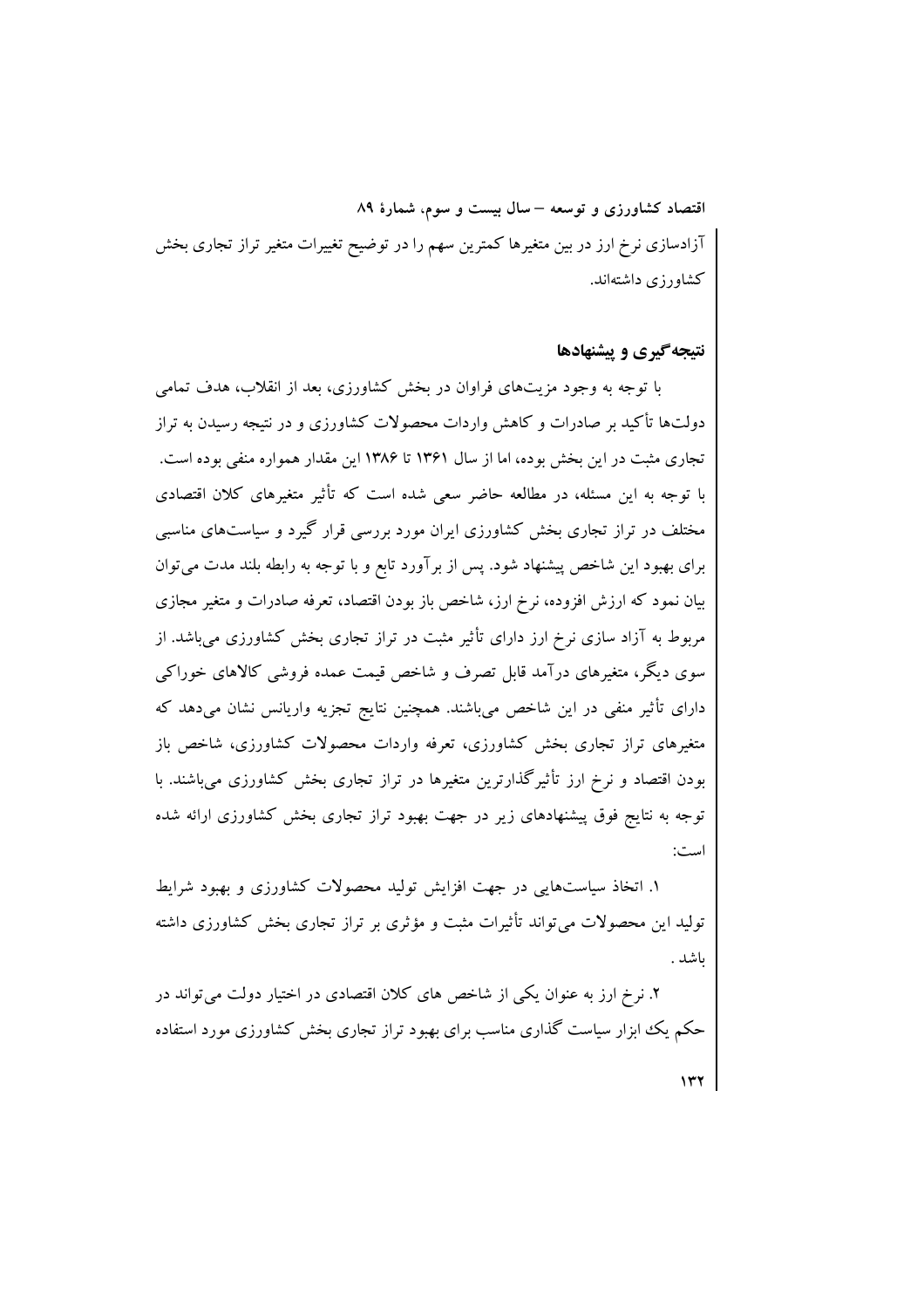قرار گیرد. همانطور که در بالا آمده است، این شاخص تأثیر مثبتی در تراز تجاری بخش کشاورزی دارد و با افزایش این شاخص تراز تجاری بخش کشاورزی می تواند بهبود پابد. به نوعی، می توان گفت مناسبترین راه برای افزایش نرخ ارز آزادسازی تدریجی و مدیریت شده آن و جلوگیری از بروز نوسانات شدید نرخ ارز توسط دولت میباشد که میتواند باعث بهبود تراز تجاری بخش کشاورزی گردد. به علاوه، بخشهای مختلف اقتصادی توانایی همگام شدن با این تغییرات تدریجی را خواهند داشت. برای رسیدن به این امر میتوان با استفاده از منابع ارز موجود در کشور (که در اختیار بانک مرکزی میباشد) و عرضه مدیریت شده آن به بازار ارز، نرخ ارز را به تدریج افزایش داد.

۳. با توجه به تأثیر منفی شاخص قیمت عمده فروشی کالاهای خوراکی در بلند مدت می توان گفت که اتخاذ سیاستهای منجر به ثبات نسبی قیمت داخلی کالاها می تواند به بهبود شاخص تراز تجاری بخش کشاورزی کمک نماید.

۴. با توجه به تأثیر مثبت شاخص باز بودن اقتصاد در تراز تجاری بخش کشاورزی، اتخاذ سیاستهای تسهیل کنندهٔ صادارت کالاهای کشاورزی و واردات کالاهای واسطهای و یا به عبارتی تلاش برای الحاق ابران به سازمان تجارت جهانی می تواند تأثیر مثبتی در تراز تجاری بخش کشاورزی داشته باشد. علاوه بر این، آزادسازی تجاری با توجه به تخصیص بهینه و مجدد منابع از طریق توجه به مزیت های نسبی در تولید و تجارت محصولات می تواند موجب رشد بخش کشاورزی و بهبود تراز تجاری این بخش گردد.

۵. تأثیر منفی درآمد قابل تصرف در تراز تجاری بخش کشاورزی نشان دهنده تمایل بیشتر مصرف کنندگان به استفاده از کالاهای وارداتی کشاورزی میباشد. از این رو، اتخاذ سیاستهایی که مصرف کنندگان را به مصرف کالاهای کشاورزی تولید داخل تشویق نماید م تواند به کاهش واردات کالاهای کشاورزی کمک نماید و این امر موجب بهبود تراز تجاری بخش کشاورزی می گردد. به علاوه، افزایش درآمد قابل تصرف می تواند بر تقاضای کالاهای صادراتی نیز تأثیرگذار باشد که این امر دارای تأثیر منفی در تراز تجاری می باشد.

 $\gamma$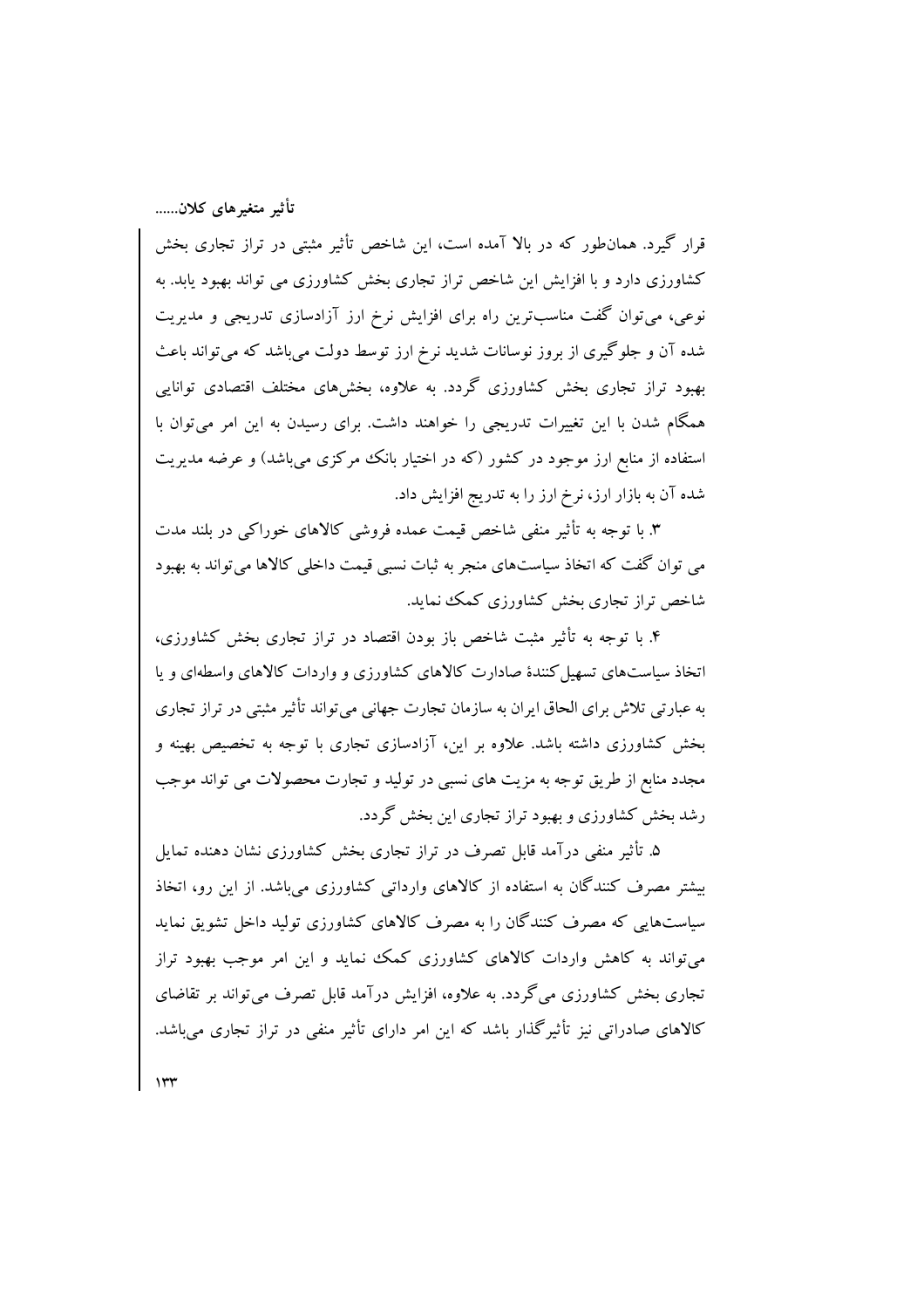اقتصاد کشاورزی و توسعه – سال بیست و سوم، شمارهٔ ۸۹ سرانجام اینکه اتخاذ سیاستهای مدیریت تقاضا در خصوص کالاهای صادراتی می تواند به بهبود تراز تجاری بخش کشاورزی کمک نماید.

# منابع:

برانسون، ویلیام اچ. ۱۳۸۶. تئوری و سیاست های اقتصاد کلان. ترجمه ع. شاکری.تهران: نشر نی. تودارو، م. ۱۳۸۳. توسعهٔ اقتصادی در جهان سوم. ترجمه غ. فرجادی. تهران: نشر کوهسار. صدیقی، اچ. ار.، لاولر، کی.ا. و کتاس، ای.وی.۱۳۸۶. اقتصاد سنجی رهیافت کاربردی. ترجمه ش. شبرين پخش. تهران: آواي نور.

صفدری. م. و پورشهابی، ف. ۱۳۸۸. اثر کسری بودجه بر کسری تجاری ایران با استفاده از روش ARDL طی سالهای (۱۳۸۶–۱۳۴۵). *ماهنامه بررسی مسایل و سیاست های اقتصادی*، ۹۳ و  $T\Delta - \Delta \cdot 39$ 

طبیب زاده، ع. ۱۳۸۵. نگاهی اجمالی به صادرات غیر نفتی کشور و تراز تجاری بخش کشاورزی در نه ماههٔ سال ۱۳۸۵. تهران: مؤسسه یژوهش های برنامهریزی، اقتصاد کشاورزی و توسعه روستایی. فارسی، م.م. ۱۳۸۹. مطالعه رابطه مبان سرمایه گذاری، تراز تجاری و رشد بخش کشاورزی. پایان نامه کارشناسی ارشد، دانشگاه آزاد اسلامی واحد علوم و تحقیقات تهران.

گیلان یور، ا. و حجازی، م. ۱۳۸۸. تأثیر بیش ارزش گذاری ریال بر میزان و ساختار حمایت داخلی در بخش کشاورزی ایران*. اقتصاد و کشاورزی*، ۳ (۳): ۱ -۱۴.

محمدی.م.، احمدی، ع.م. و غفاری ، ح.م.۱۳۹۰. ارزیابی اثر اعتبارات بانکی و نرخ حقیقی ارز بر رشد صادرات بخش کشاورزی (۱۳۶۳–۱۳۸۶). *اقتصاد کشاورزی و توسعه، ۷*۳: ۴۷–۷۶.

Acharya, R., Paul, N. and Patterson, M. 2005. Impact of depreciating exchange rate on U.S. Produce Trade. Selected Paper prepared for presentation at the American Agricultural Economics Association Annual Meeting, Providence, Rhode Island July 24-27, 2005

Beak, J.W. and Koo, W. 2006. Identifying macroeconomic linkage to U.S.  $\mathbf{r}$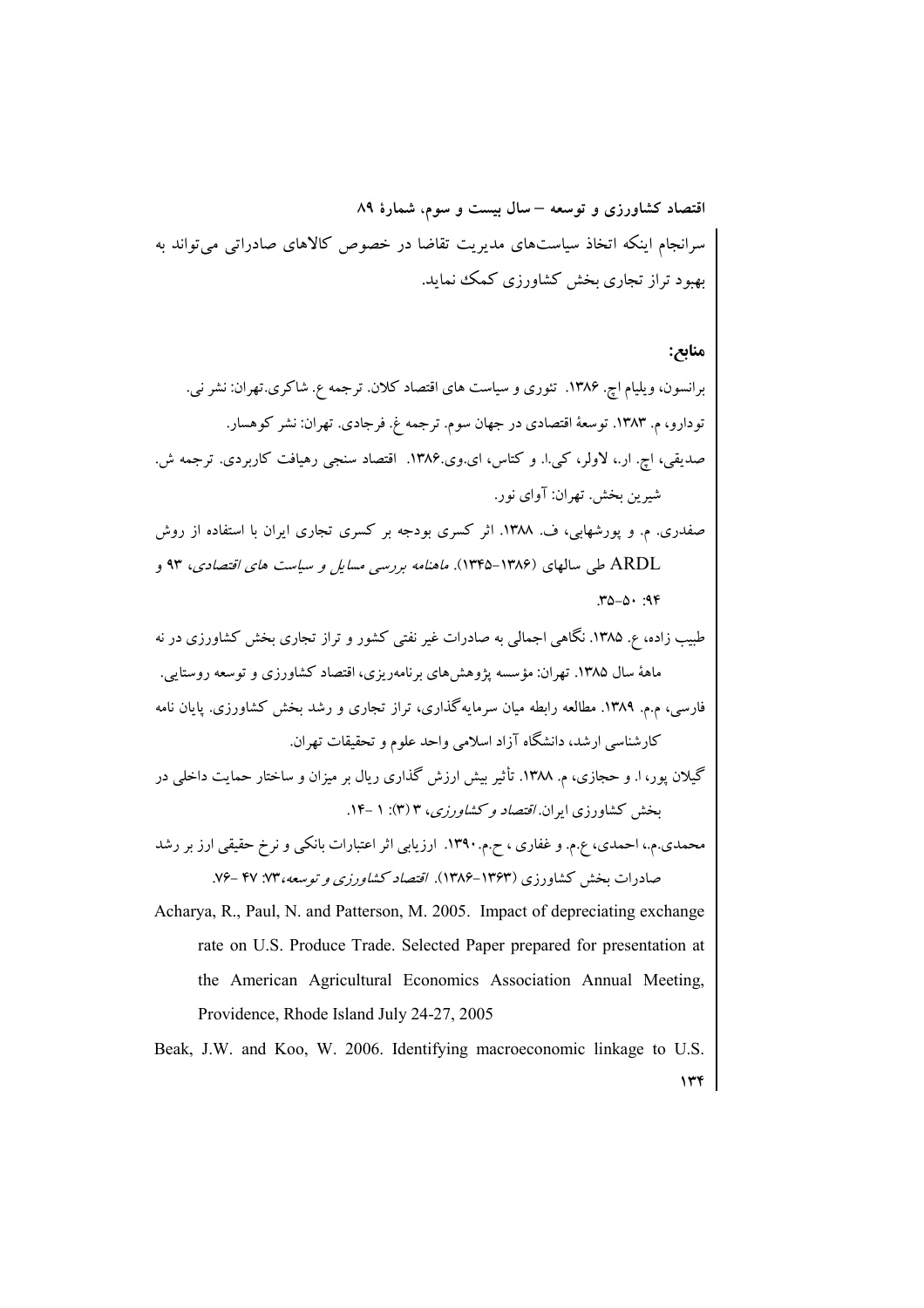Agricultural Trade Balance. Selected paper prepared for presentation at the American Agricultural Economics Association Annual meeting.

- Beak, J.W. and Woon, K. 2007. Dynamic interrelationships between the U.S. agricultural trade balance and the Macroeconomy. Journal of Agricultural and Applied Economics, 39(3): 457-470.
- Ben-Kaabia, M., Gil, J.M. and Chebbi, H. 2002. The effect of long-run identification on impulse-response function: An application to the relationship between macroeconomics and agriculture in Tunisia. Agricultural Economics Review, 3: 36-48
- Eddine, C.H. 2004. On the linkages between agricultural trade balance and macroeconomic indicators: Evidence from Tunisia.
- Engle, R.F. and Granger, W.J. 1987. Cointegration and error correction representation: Estimation and testing. *Econometrica*, 55: 251-276. Available  $http://$ ideas.repec.org.a.ecm.emetrp.v55y1987i2p251 $at<sup>1</sup>$ 76.htm.
- Kim, M., Cho, G.D. and Koo, W.W. 2004. Does the exchange rate matter to agricultural bilateral trade between Canada and the U.S.?. Canadian Journal of Agricultural Economics, 52: 127-145.
- Kohansal, M. R. 2010. Impact of liberalization on agriculture import in Iran. American-Eurasian J. Agric. & Environ. Sci, 7(1):55-59.
- Miljkovic, D. and Rodney, P. 2008. Income effects on the trade balance in the Uunited States: Analysis by Sector. Journal of Agricultural and Applied Economics, 40(3):967-982.

 $140$